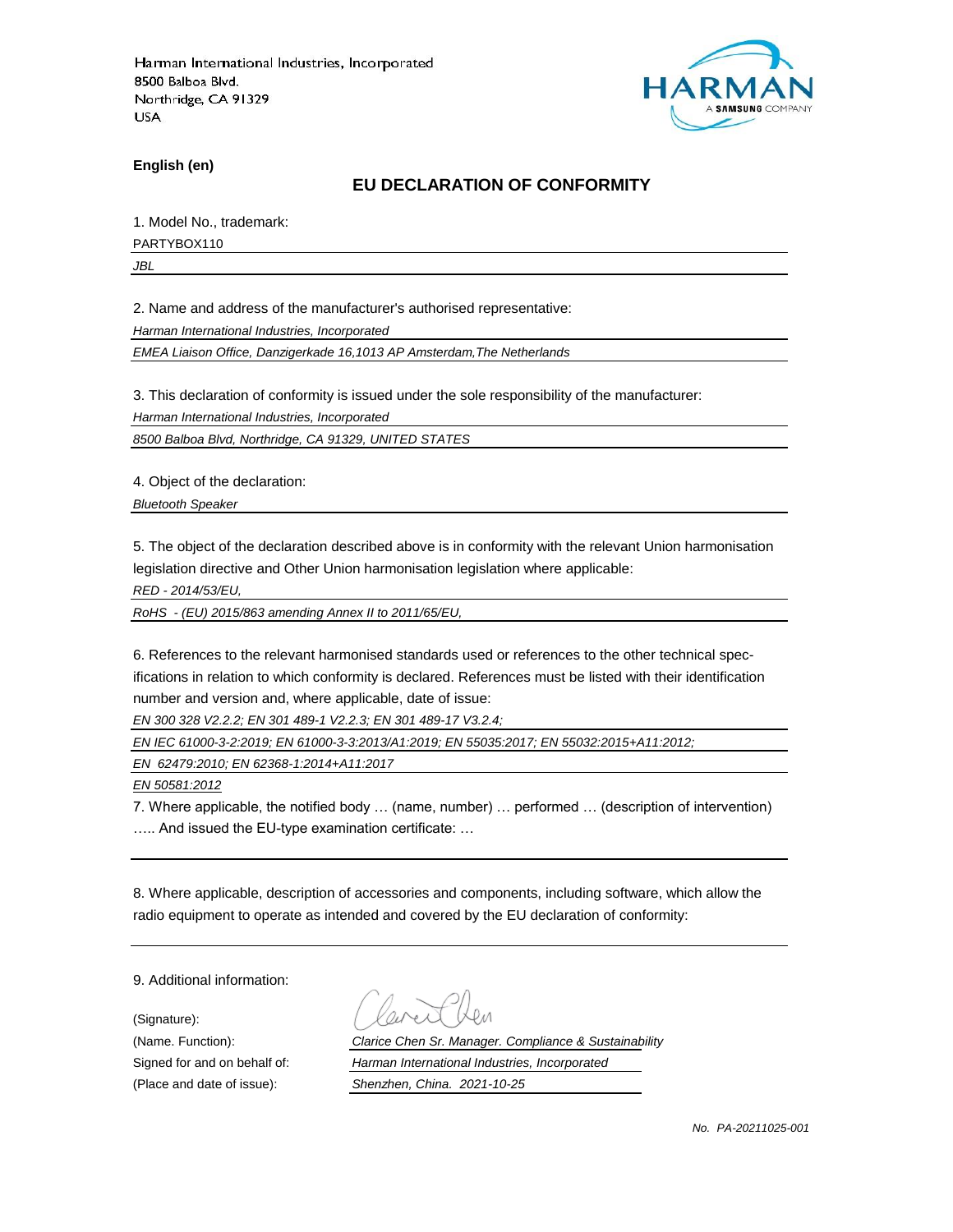

#### **UK DECLARATION OF CONFORMITY**

1. Model No., trademark: *PARTYBOX110*

*JBL*

2. Name and address of the manufacturer's authorised representative:

*Harman International Industries, Incorporated*

*Ground Floor, Westside 2, London Road, Apsley, Hemel Hempstead, Hertfordshire, HP3 9TD, United Kingdom.*

3. This declaration of conformity is issued under the sole responsibility of the manufacturer: *Harman International Industries, Incorporated*

*8500 Balboa Blvd, Northridge, CA 91329, UNITED STATES*

4. Object of the declaration:

*Bluetooth Speaker*

5. The object of the declaration described above is in conformity with the relevant Union harmonisation legislation directive and Other Union harmonisation legislation where applicable:

*Radio Equipment Regulations 2017*

*The Restriction of the Use of Certain Hazardous Substances in Electrical and Electronic Equipment Regulations 2012*

6. References to the relevant harmonised standards used or references to the other technical specifications in relation to which conformity is declared. References must be listed with their identification number and version and, where applicable, date of issue:

*EN 300 328 V2.2.2; EN 301 489-1 V2.2.3; EN 301 489-17 V3.2.4;*

*EN IEC 61000-3-2:2019; EN 61000-3-3:2013/A1:2019; EN 55035:2017; EN 55032:2015+A11:2012;*

*EN 62479:2010; EN 62368-1:2014+A11:2017*

*EN 50581:2012*

7. Where applicable, the notified body … (name, number) … performed … (description of intervention) ….. And issued the EU-type examination certificate: …

8. Where applicable, description of accessories and components, including software, which allow the radio equipment to operate as intended and covered by the EU declaration of conformity:

9. Additional information:

(Signature):

(Name. Function): *Clarice Chen Sr. Manager. Compliance & Sustainability* Signed for and on behalf of: *Harman International Industries, Incorporated* (Place and date of issue): *Shenzhen, China. 2021-10-25*

*No. PA-20211025-001*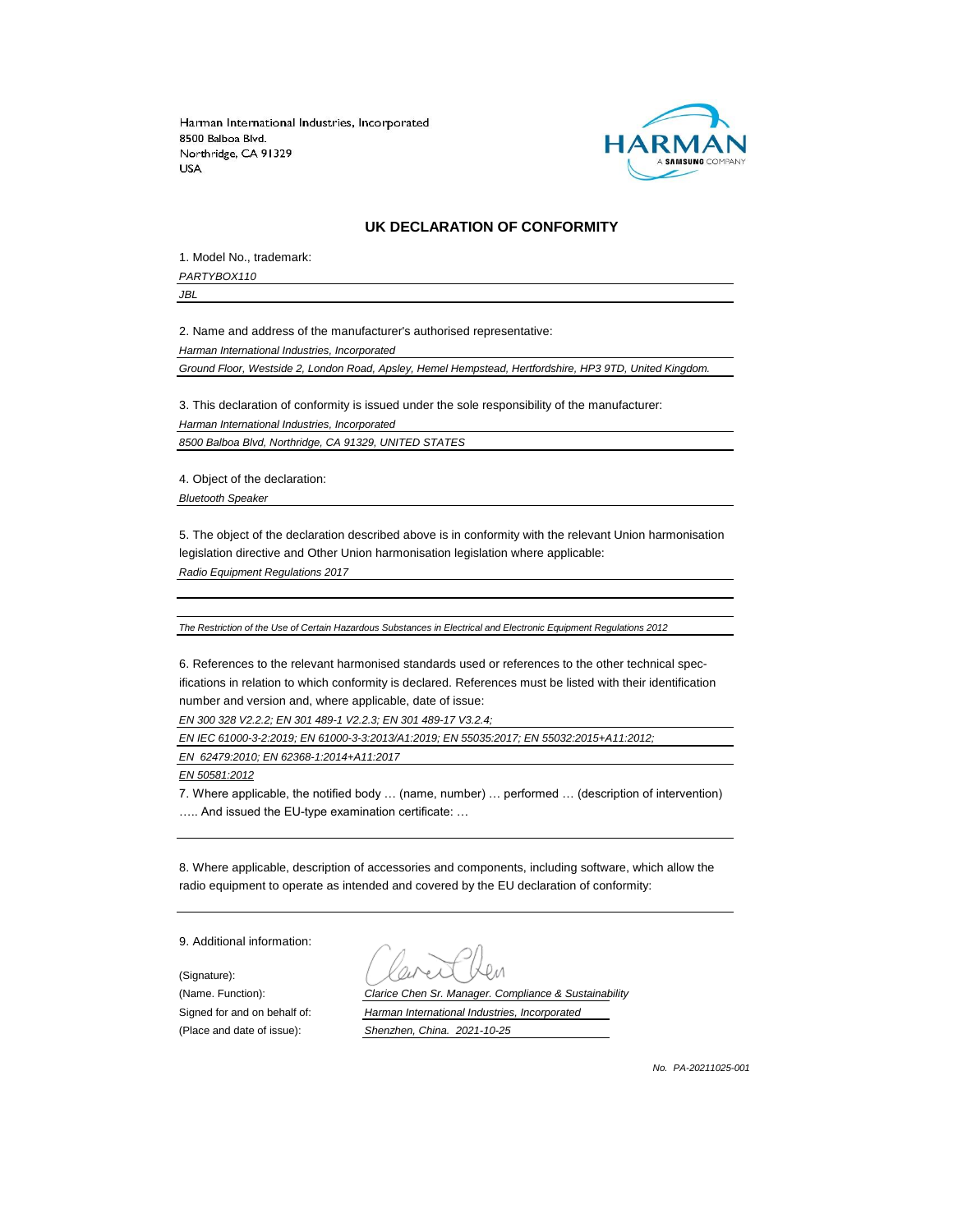

**Български (bg)**

#### **ЕС ДЕКЛАРАЦИЯ ЗА СЪОТВЕТСТВИЕ**

1.Модел No., търговска марка :

PARTYBOX110

*JBL*

2. Име и адрес на производителя или на неговия упълномощен представител:

*Harman International Industries, Incorporated*

*EMEA Liaison Office, Danzigerkade 16,1013 AP Amsterdam,The Netherlands*

3. Настоящата декларация за съответствие е издадена на отговорността на производителя:

*Harman International Industries, Incorporated*

*8500 Balboa Blvd, Northridge, CA 91329, UNITED STATES*

4. Предмет на декларацията:

*Bluetooth Speaker*

5. Предметът на декларацията, описан по-горе, отговаря на съответното законодателство на Съюза за хармонизация Директива и Друго законодателство на Съюза за хармонизация, когато е приложимо: *RED - 2014/53/EU,*

*RoHS - (EU) 2015/863 amending Annex II to 2011/65/EU,*

6. Позоваване на използваните хармонизирани стандарти или позоваване на други технически спецификации, по отно отношение на които се декларира съответствие.При позоваването трябва да се посочва техният идентификационен номер и версията им и,ако е приложимо,дата на издаване: *EN 300 328 V2.2.2; EN 301 489-1 V2.2.3; EN 301 489-17 V3.2.4;*

*EN IEC 61000-3-2:2019; EN 61000-3-3:2013/A1:2019; EN 55035:2017; EN 55032:2015+A11:2012;*

*EN 62479:2010; EN 62368-1:2014+A11:2017*

*EN 50581:2012*

7. Когато е приложимо, нотифицираният орган… (наименование, номер)… извърши … (описание на извършеното) … и издаде сертификата за ЕС изследване на типа: …

8. Когато е приложимо, описание на принадлежностите и компонентите, включително софтуер, които позволяват на радиосъоръжението да работи по предназначение и които са обхванати от ЕС декларацията за съответствие:

9. Допълнителна информация:

(подпис):

(място и дата на издаване): *Shenzhen, China. 2021-10-25*

aren Chen

(име, длъжност): *Clarice Chen Sr. Manager. Compliance & Sustainability*

Подписано за и от името на: *Harman International Industries, Incorporated*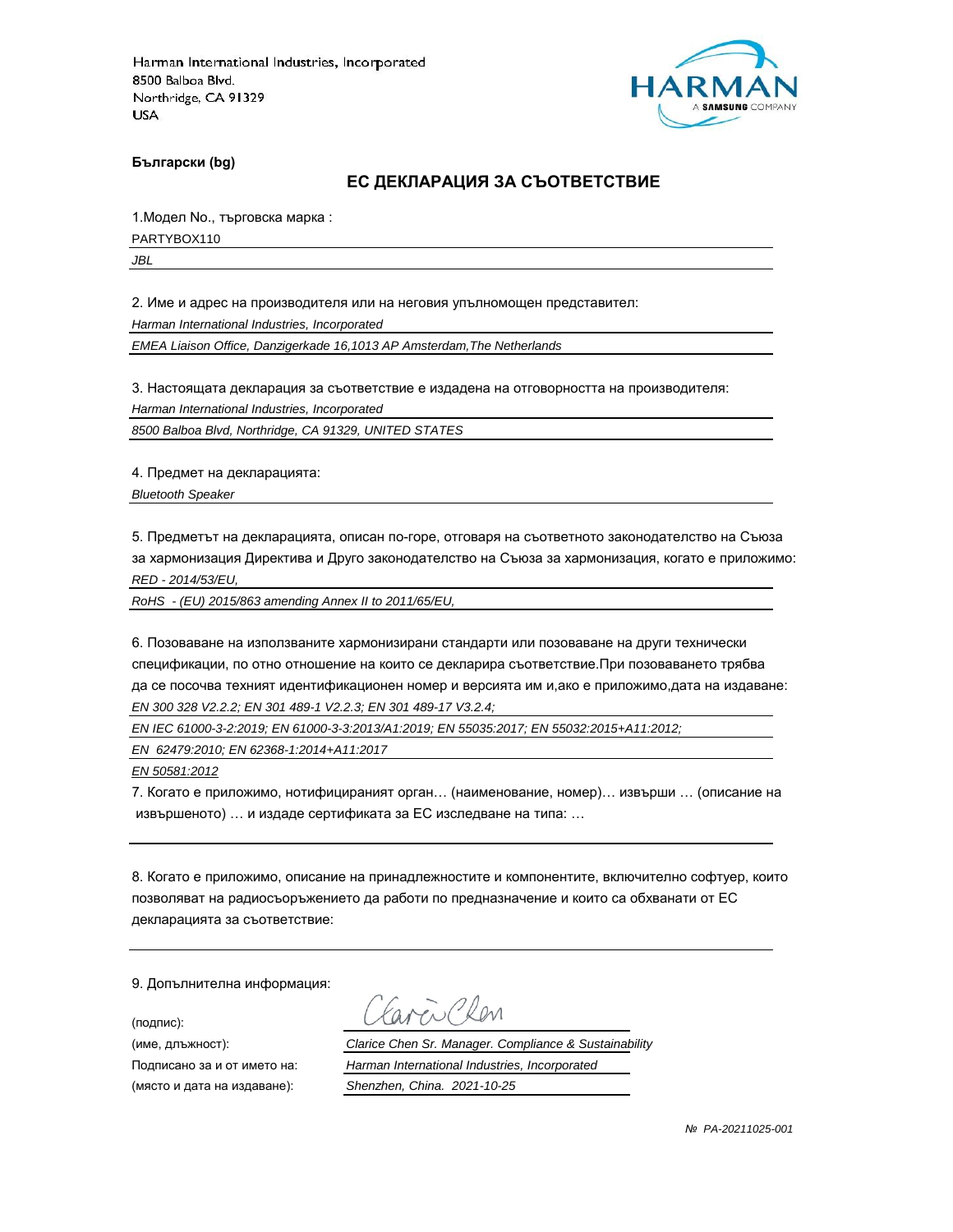

**Deutsch (de)**

# **EU-KONFORMITÄTSERKLÄRUNG**

1. Modell Nr., Handelsmarke:

PARTYBOX110

*JBL*

2. Name und Anschrift des Herstellers oder seines Bevollmächtigten:

*Harman International Industries, Incorporated*

*EMEA Liaison Office, Danzigerkade 16,1013 AP Amsterdam,The Netherlands*

3. Die alleinige Verantwortung für die Ausstellung dieser Konformitätserklärung trägt der Hersteller:

*Harman International Industries, Incorporated*

*8500 Balboa Blvd, Northridge, CA 91329, UNITED STATES*

4. Gegenstand der Erklärung

*Bluetooth Speaker*

5. Der oben beschriebene Gegenstand der Erklärung erfüllt die einschlägigen Harmonisierungsrecht -svorschriften der Union Richtlinie und gegebenenfalls weitere Harmonisierungsrechtsvorschriften der Union:

*RED - 2014/53/EU,*

*RoHS - (EU) 2015/863 amending Annex II to 2011/65/EU,*

6.Angabe der einschlägigen harmonisierten Normen, die zugrunde gelegt wurden, oder Angabe der anderen technischen Spezifikationen, bezüglich derer die Konformität erklärt wird: Dabei müssen die jeweilige Kennnummer,die angewandte Fassung und gegebenenfalls das Ausgabedatum angegeben werden: *EN 300 328 V2.2.2; EN 301 489-1 V2.2.3; EN 301 489-17 V3.2.4;*

*EN IEC 61000-3-2:2019; EN 61000-3-3:2013/A1:2019; EN 55035:2017; EN 55032:2015+A11:2012;*

*EN 62479:2010; EN 62368-1:2014+A11:2017*

*EN 50581:2012*

7. Falls zutreffend — Die notifizierte Stelle … (Name, Kennnummer) hat … (Beschreibung ihrer Mitwirkung) … und folgende EU-Baumusterprüfbescheinigung ausgestellt:

8.Falls vorhanden — Beschreibung des Zubehörs und der Bestandteile einschließlich Software,die den bestimmungsgemäßen Betrieb der Funkanlage ermöglichen und von der EU-Konformitätserklärung erfasst werden:

9. Zusatzangaben

(Unterschrift):

(Ort und Datum der Ausstellung): *Shenzhen, China. 2021-10-25*

(Name, Funktion): *Clarice Chen Sr. Manager. Compliance & Sustainability* Unterzeichnet und im Namen von: *Harman International Industries, Incorporated*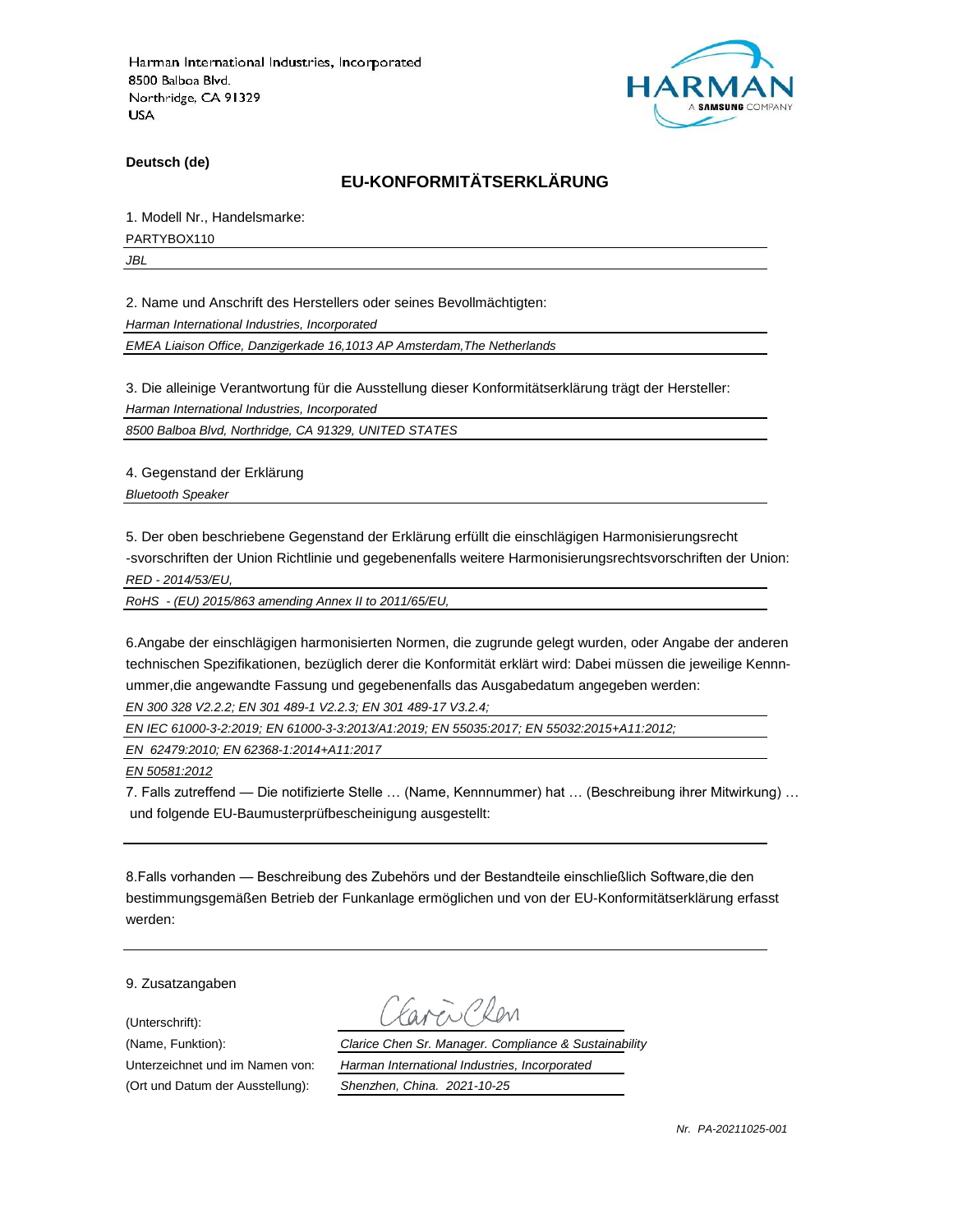

**Hrvatski (hr)**

### **EU IZJAVA O SUKLADNOSTI**

1.Model br.,marka

PARTYBOX110

*JBL*

2. Ime i adresa proizvođača ili njegovog ovlaštenog zastupnika:

*Harman International Industries, Incorporated*

*EMEA Liaison Office, Danzigerkade 16,1013 AP Amsterdam,The Netherlands*

3. Za izdavanje ove izjave o sukladnosti odgovoran je isključivo proizvođač:

*Harman International Industries, Incorporated*

*8500 Balboa Blvd, Northridge, CA 91329, UNITED STATES*

4. Predmet izjave:

*Bluetooth Speaker*

5. Prethodno opisani predmet izjave u skladu je s relevantnim zakonodavstvom Unije o usklađivanju i drugim zakonodavstvom Unije o usklađivanju prema potrebi:

*RED - 2014/53/EU,*

*RoHS - (EU) 2015/863 amending Annex II to 2011/65/EU,*

6. Upućivanja na odgovarajuće usklađene norme koje se upotrebljavaju ili upućivanje na druge tehničke specifikacije u odnosu na koje se deklarira sukladnost. Upućivanja moraju biti navedena s identifikacijskim brojem i verzijom te, prema potrebi, datumom izdavanja:

*EN 300 328 V2.2.2; EN 301 489-1 V2.2.3; EN 301 489-17 V3.2.4;*

*EN IEC 61000-3-2:2019; EN 61000-3-3:2013/A1:2019; EN 55035:2017; EN 55032:2015+A11:2012;*

*EN 62479:2010; EN 62368-1:2014+A11:2017*

*EN 50581:2012*

7.Prema potrebi, prijavljeno tijelo ... (naziv, broj) … provelo je … (opis intervencije) … i izdalo potvrdu o EU ispitivanju tipa:

8. Prema potrebi, opis dodatne opreme i sastavnica, uključujući softver, koji omogućuju normalan rad radijske opreme koji je obuhvaćen EU izjavom o sukladnosti:

9. Dodatne informacije:

(potpis):

(ime, funkcija) *Clarice Chen Sr. Manager. Compliance & Sustainability* Potpisano za i u ime: *Harman International Industries, Incorporated* (mjesto i datum izdavanja): *Shenzhen, China. 2021-10-25*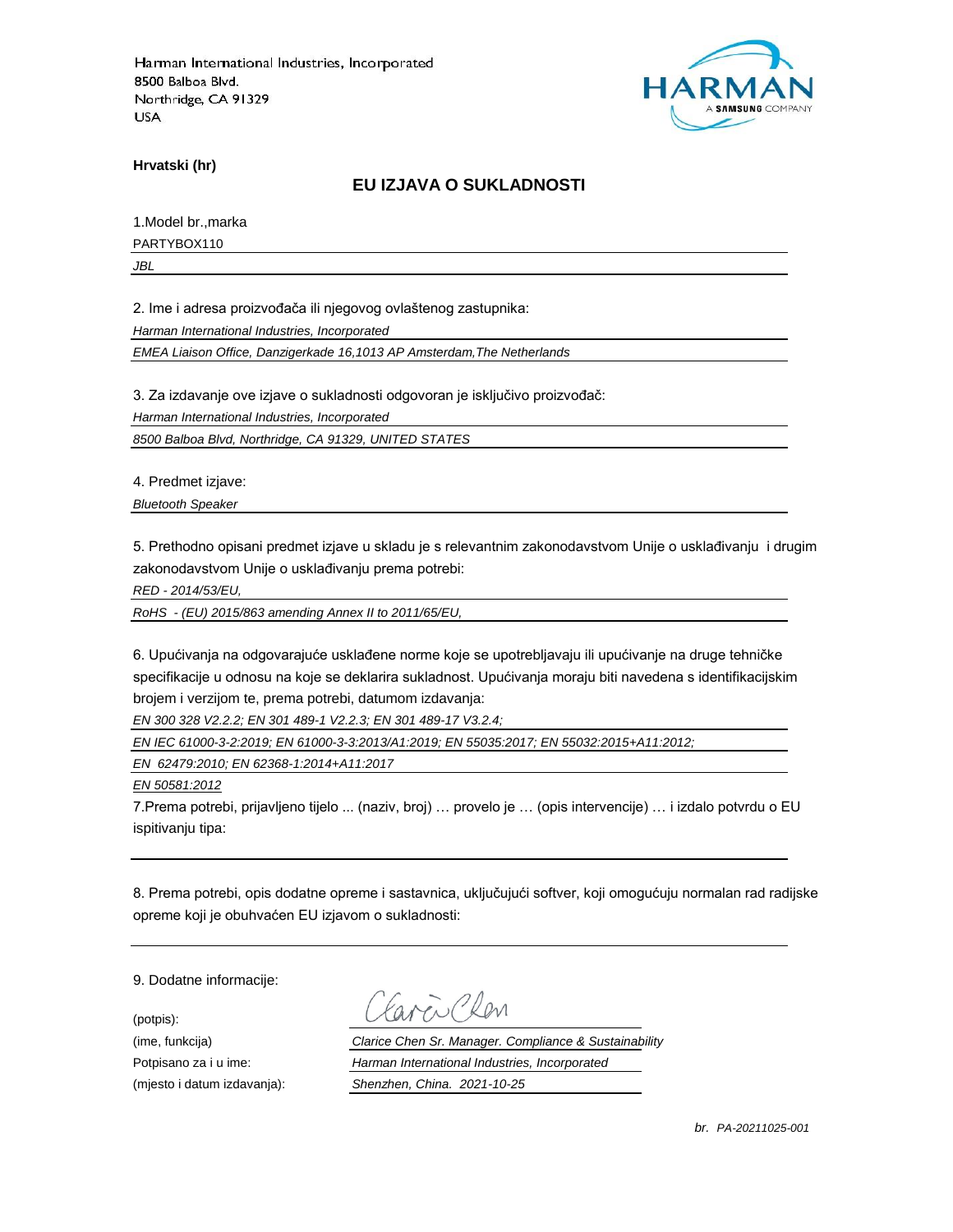

**čeština (cs)**

# **EU PROHLÁŠENÍ O SHODĚ**

1. Model č.,ochranná známka:

PARTYBOX110

*JBL*

2. Jméno a adresa výrobce nebo jeho zplnomocněného zástupce:

*Harman International Industries, Incorporated*

*EMEA Liaison Office, Danzigerkade 16,1013 AP Amsterdam,The Netherlands*

3. Toto prohlášení o shodě se vydává na výhradní odpovědnost výrobce:

*Harman International Industries, Incorporated*

*8500 Balboa Blvd, Northridge, CA 91329, UNITED STATES*

4. Předmět prohlášení:

*Bluetooth Speaker*

5. Výše popsaný předmět prohlášení je ve shodě s příslušnými harmonizovanými právními předpisy Unie a náležitých případech další harmonizované právní předpisy Unie:

*RED - 2014/53/EU,*

*RoHS - (EU) 2015/863 amending Annex II to 2011/65/EU,*

6. Odkazy na příslušné harmonizované normy, které byly použity, nebo na jiné technické specifikace, na jejichž základě se shoda prohlašuje. Odkazy se uvedou s jejich identifikačním číslem a verzí a v příslušných případech rovněž s datem vydání:

*EN 300 328 V2.2.2; EN 301 489-1 V2.2.3; EN 301 489-17 V3.2.4;*

*EN IEC 61000-3-2:2019; EN 61000-3-3:2013/A1:2019; EN 55035:2017; EN 55032:2015+A11:2012;*

*EN 62479:2010; EN 62368-1:2014+A11:2017*

*EN 50581:2012*

7. Případně: oznámený subjekt ... (název, číslo) … provedl … (popis opatření) … a vydal certifikát EU přezkoušení typu:

8.V příslušných případech popis příslušenství a součástí, včetně softwaru, které umožňují zamýšlené fungování rádiového zařízení v souladu s EU prohlášením o shodě:

9. Další informace:

(podpis):

(jméno, funkce): *Clarice Chen Sr. Manager. Compliance & Sustainability* Podepsáno za a jménem: *Harman International Industries, Incorporated* (místo a datum vydání): *Shenzhen, China. 2021-10-25*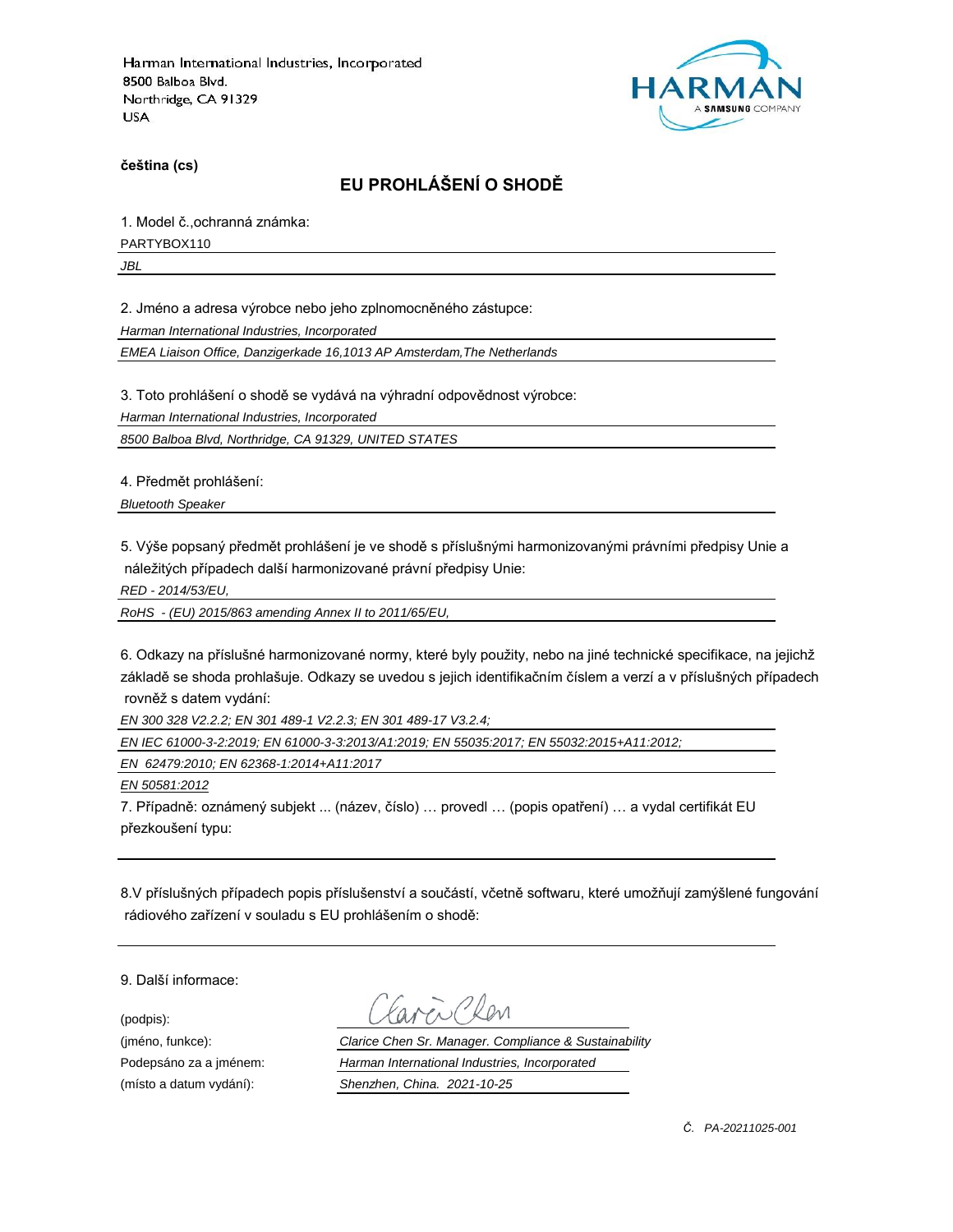

**eesti keel (et)**

#### **ELI VASTAVUSDEKLARATSIOON**

1. Tootenumber,kaubamärk:

PARTYBOX110

*JBL*

2. Tootja või tema volitatud esindaja nimi ja aadress:

*Harman International Industries, Incorporated*

*EMEA Liaison Office, Danzigerkade 16,1013 AP Amsterdam,The Netherlands*

3. Käesolev vastavusdeklaratsioon on välja antud tootja ainuvastutusel:

*Harman International Industries, Incorporated*

*8500 Balboa Blvd, Northridge, CA 91329, UNITED STATES*

4. Deklareeritav toode:

*Bluetooth Speaker*

5. Ülalkirjeldatud deklareeritav toode on kooskõlas asjakohaste liidu ühtlustamisõigusaktidega ja Muud liidu ühtlustamisõigusaktid (vajaduse korral):

*RED - 2014/53/EU,*

*RoHS - (EU) 2015/863 amending Annex II to 2011/65/EU,*

6. Viited kasutatud harmoneeritud standarditele või muudele tehnilistele kirjeldustele, millele vastavust deklareeritakse. Viidetele peab lisama nende identifitseerimisnumbri ja versiooni ning vajaduse korral väljaandmise kuupäeva:

*EN 300 328 V2.2.2; EN 301 489-1 V2.2.3; EN 301 489-17 V3.2.4;*

*EN IEC 61000-3-2:2019; EN 61000-3-3:2013/A1:2019; EN 55035:2017; EN 55032:2015+A11:2012;*

*EN 62479:2010; EN 62368-1:2014+A11:2017*

*EN 50581:2012*

7.Vajaduse korral: teavitatud asutus … (nimi, number) … teostas … (tegevuse kirjeldus) … ja andis välja Eli tüübihindamistõendi:

8.Vajaduse korral selliste tarvikute ja osade, samuti tarkvara kirjeldus, mis võimaldavad raadioseadet kasutada ettenähtud otstarbel ja kooskõlas ELi vastavusdeklaratsiooniga:

9. Lisateave:

(allkiri):

(nimi, ametinimetus): *Clarice Chen Sr. Manager. Compliance & Sustainability* Alla kirjutanud (kelle poolt/nimel): *Harman International Industries, Incorporated* (väljaandmise koht ja kuupäev): *Shenzhen, China. 2021-10-25*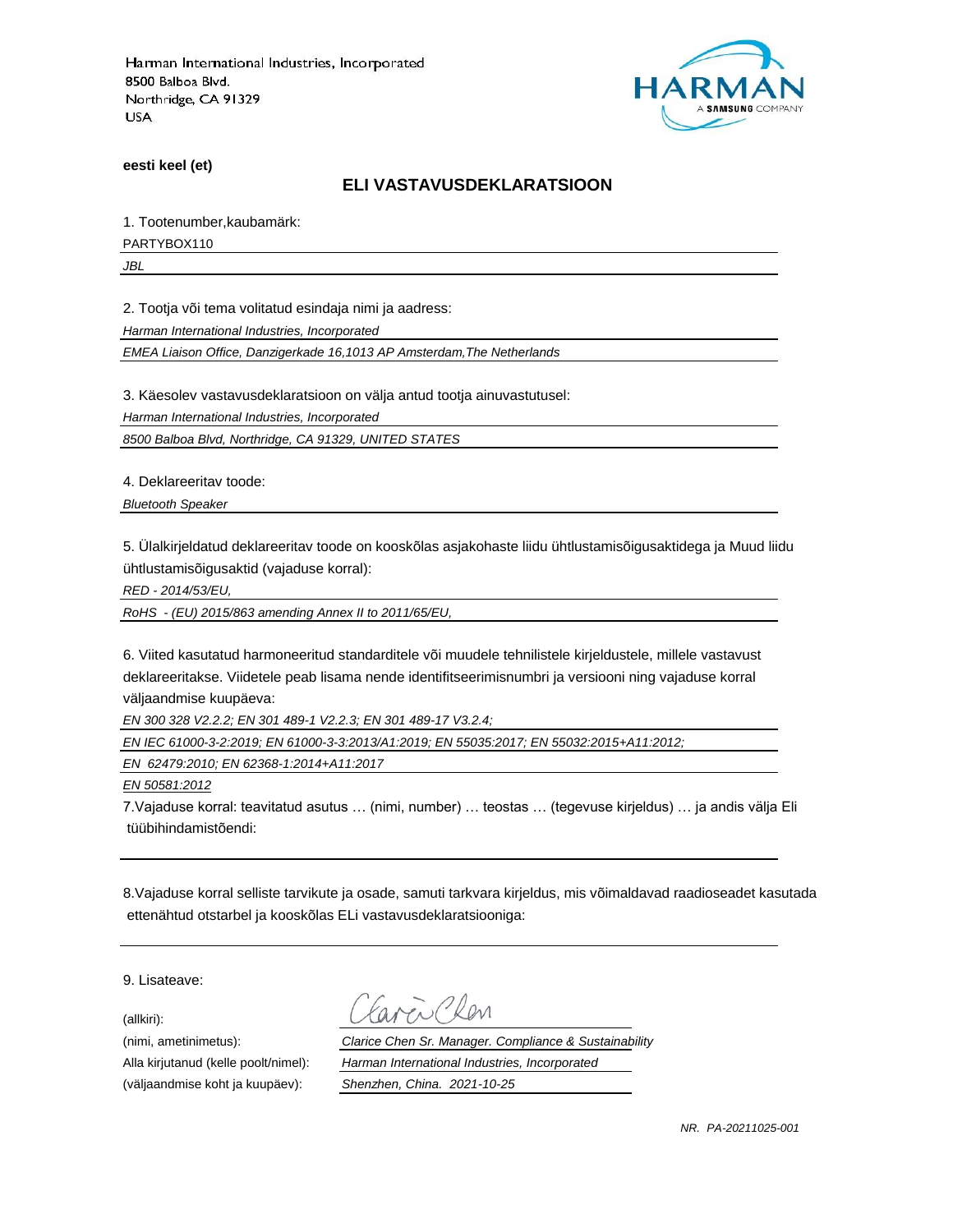

**español (es)**

# **DECLARACIÓN UE DE CONFORMIDAD**

1. Nombre del Modelo,marca:

PARTYBOX110

*JBL*

2. Nombre y dirección del fabricante o de su representante autorizado:

*Harman International Industries, Incorporated*

*EMEA Liaison Office, Danzigerkade 16,1013 AP Amsterdam,The Netherlands*

3. La presente declaración de conformidad se expide bajo la exclusiva responsabilidad del fabricante.

*Harman International Industries, Incorporated*

*8500 Balboa Blvd, Northridge, CA 91329, UNITED STATES*

4. Objeto de la declaración:

*Bluetooth Speaker*

5. El objeto de la declaración descrito anteriormente es conforme con la legislación de armonización pertinente de la Unión y Otra legislación de armonización de la Unión, cuando sea aplicable:

*RED - 2014/53/EU,*

*RoHS - (EU) 2015/863 amending Annex II to 2011/65/EU,*

6.Referencias a las normas armonizadas pertinentes utilizadas o referencias a las otras especificaciones técnicas en relación con las cuales se declara la conformidad. Las referencias se enumerarán con su número de identificación y su versión y, en su caso, la fecha de emisión:

*EN 300 328 V2.2.2; EN 301 489-1 V2.2.3; EN 301 489-17 V3.2.4;*

*EN IEC 61000-3-2:2019; EN 61000-3-3:2013/A1:2019; EN 55035:2017; EN 55032:2015+A11:2012;*

*EN 62479:2010; EN 62368-1:2014+A11:2017*

*EN 50581:2012*

7. Cuando proceda: El organismo notificado … (nombre, número) … ha efectuado … (descripción de la intervención) … y expedido el certificado de examen UE de tipo:

8. Cuando proceda, descripción de los accesorios y componentes, incluido el software, que permiten que el equipo radioeléctrico funcione como estaba previsto y esté amparado por la declaración UE de conformidad:

9. Información adicional:

(Firma):

Clen

(nombre, cargo): *Clarice Chen Sr. Manager. Compliance & Sustainability* Firmado en nombre de: *Harman International Industries, Incorporated* (lugar y fecha de expedición): *Shenzhen, China. 2021-10-25*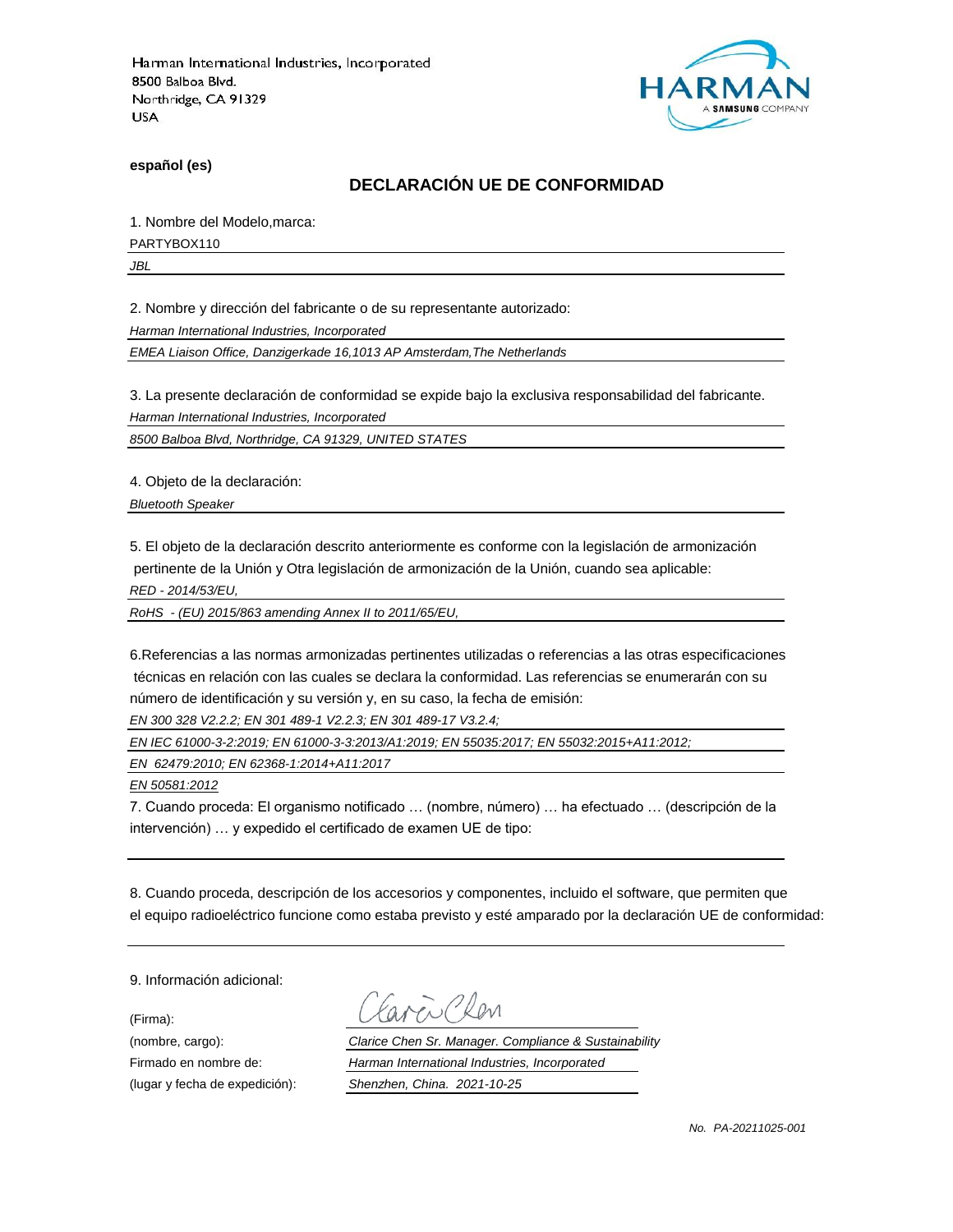

**italiano (it)**

# **DICHIARAZIONE DI CONFORMITÀ UE**

1. Modello n.,brand:

PARTYBOX110

*JBL*

2. Nome e indirizzo del fabbricante o del suo rappresentante autorizzato:

*Harman International Industries, Incorporated*

*EMEA Liaison Office, Danzigerkade 16,1013 AP Amsterdam,The Netherlands*

3. La presente dichiarazione di conformità è rilasciata sotto l'esclusiva responsabilità del fabbricante:

*Harman International Industries, Incorporated*

*8500 Balboa Blvd, Northridge, CA 91329, UNITED STATES*

4. Oggetto della dichiarazione:

*Bluetooth Speaker*

5. L'oggetto della dichiarazione di cui sopra è conforme alla pertinente normativa di armonizzazione dell'Unione e Se del caso, altre normative di armonizzazione dell'Unione:

*RED - 2014/53/EU,*

*RoHS - (EU) 2015/863 amending Annex II to 2011/65/EU,*

6. Riferimento alle pertinenti norme armonizzate utilizzate o riferimenti alle altre specifiche tecniche in relazione alle quali è dichiarata la conformità. I riferimenti devono essere indicati con il loro numero di identificazione e versione e, se del caso, la data di emissione:

*EN 300 328 V2.2.2; EN 301 489-1 V2.2.3; EN 301 489-17 V3.2.4;*

*EN IEC 61000-3-2:2019; EN 61000-3-3:2013/A1:2019; EN 55035:2017; EN 55032:2015+A11:2012;*

*EN 62479:2010; EN 62368-1:2014+A11:2017*

*EN 50581:2012*

7. Se del caso, l'organismo notificato … (denominazione, numero) … ha effettuato … (descrizione dell'intervento) … e rilasciato il certificato di esame UE del tipo:

8. Se del caso, una descrizione degli accessori e dei componenti inclusi nella dichiarazione di con -formità UE,compreso il software, che consentono all'apparecchiatura radio di funzionare come previsto:

9. Informazioni supplementari:

(Firma):

i Clan

(nome, funzione): *Clarice Chen Sr. Manager. Compliance & Sustainability* Firmato a nome e per conto di: *Harman International Industries, Incorporated* (luogo e data del rilascio): *Shenzhen, China. 2021-10-25*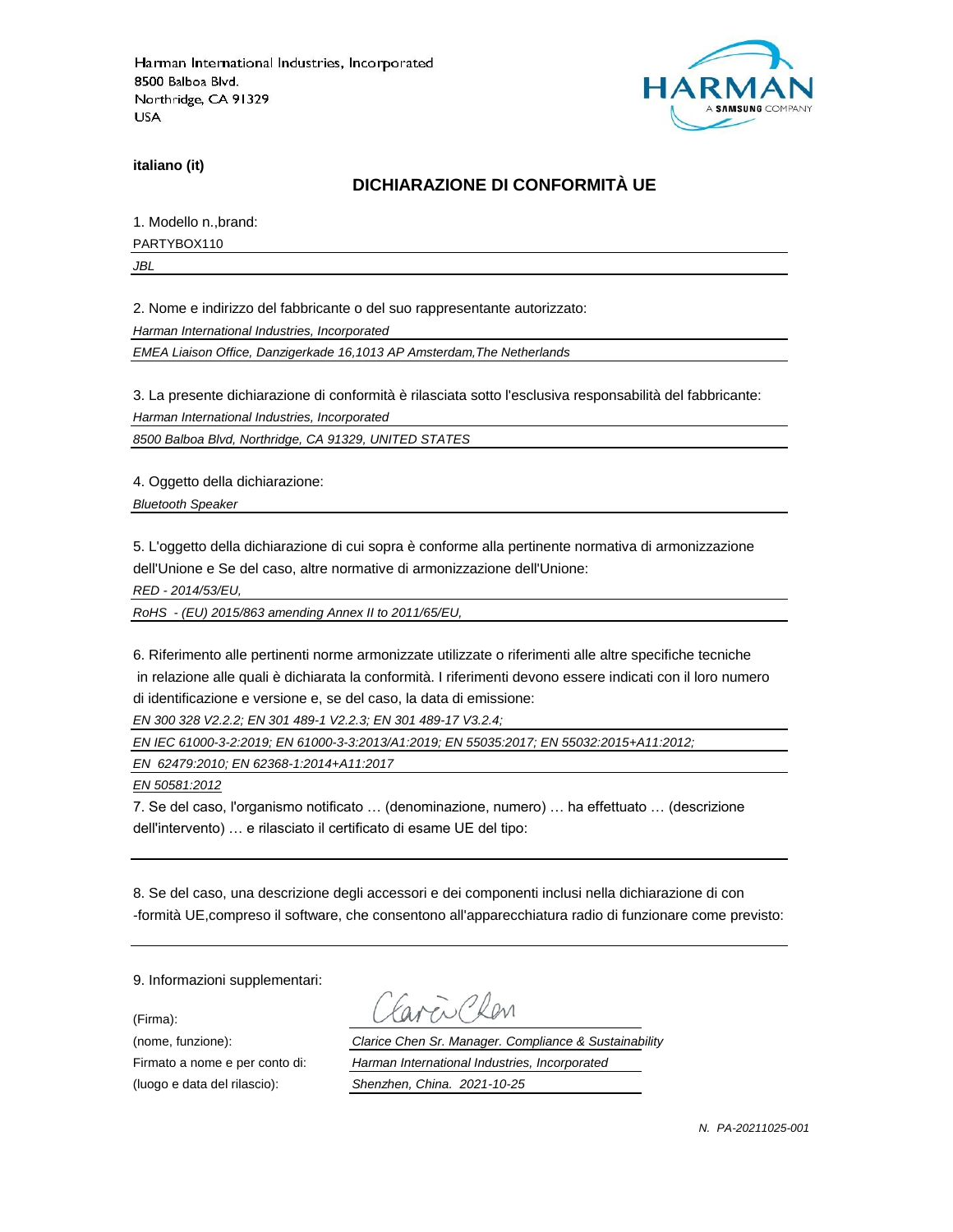

**dansk (da)**

### **EU-OVERENSSTEMMELSESERKLÆ RING**

1. Model nr., mærke:

PARTYBOX110

*JBL*

2. Navn og adresse på fabrikanten eller dennes bemyndigede repræ sentant:

*Harman International Industries, Incorporated*

*EMEA Liaison Office, Danzigerkade 16,1013 AP Amsterdam,The Netherlands*

3. Denne overensstemmelseserklæring udstedes på fabrikantens ansvar:

*Harman International Industries, Incorporated*

*8500 Balboa Blvd, Northridge, CA 91329, UNITED STATES*

4. Erklæringens genstand:

*Bluetooth Speaker*

5. Genstanden for erklæringen, som beskrevet ovenfor, er i overensstemmelse med den relevante

EU-harmoniseringslovgivning og Eventuelt anden EU-harmoniseringslovgivning:

*RED - 2014/53/EU,*

*RoHS - (EU) 2015/863 amending Annex II to 2011/65/EU,*

6.Henvisninger til de relevante anvendte harmoniserede standarder eller henvisninger til de andre tekniske specifikationer, som der erklæres overensstemmelse med. Henvisninger angives med deres identifikationsnummer og version og eventuelt udstedelsesdato:

*EN 300 328 V2.2.2; EN 301 489-1 V2.2.3; EN 301 489-17 V3.2.4;*

*EN IEC 61000-3-2:2019; EN 61000-3-3:2013/A1:2019; EN 55035:2017; EN 55032:2015+A11:2012;*

*EN 62479:2010; EN 62368-1:2014+A11:2017*

*EN 50581:2012*

7. Hvor det er relevant, det bemyndigede organ … (navn, nummer) har foretaget … (beskrivelse af aktiviteten) … og udstedt EU-typeafprøvningsattest:

8. I givet fald beskrivelse af tilbehør og komponenter, herunder software, som får radioudstyret til at fungere efter hensigten og er dækket af EU-overensstemmelseserklæringen:

9. Supplerende oplysninger:

(Underskrift):

(udstedelsessted og -dato): *Shenzhen, China. 2021-10-25*

(navn, stilling) (underskrift): *Clarice Chen Sr. Manager. Compliance & Sustainability* Underskrevet for og på vegne af: *Harman International Industries, Incorporated*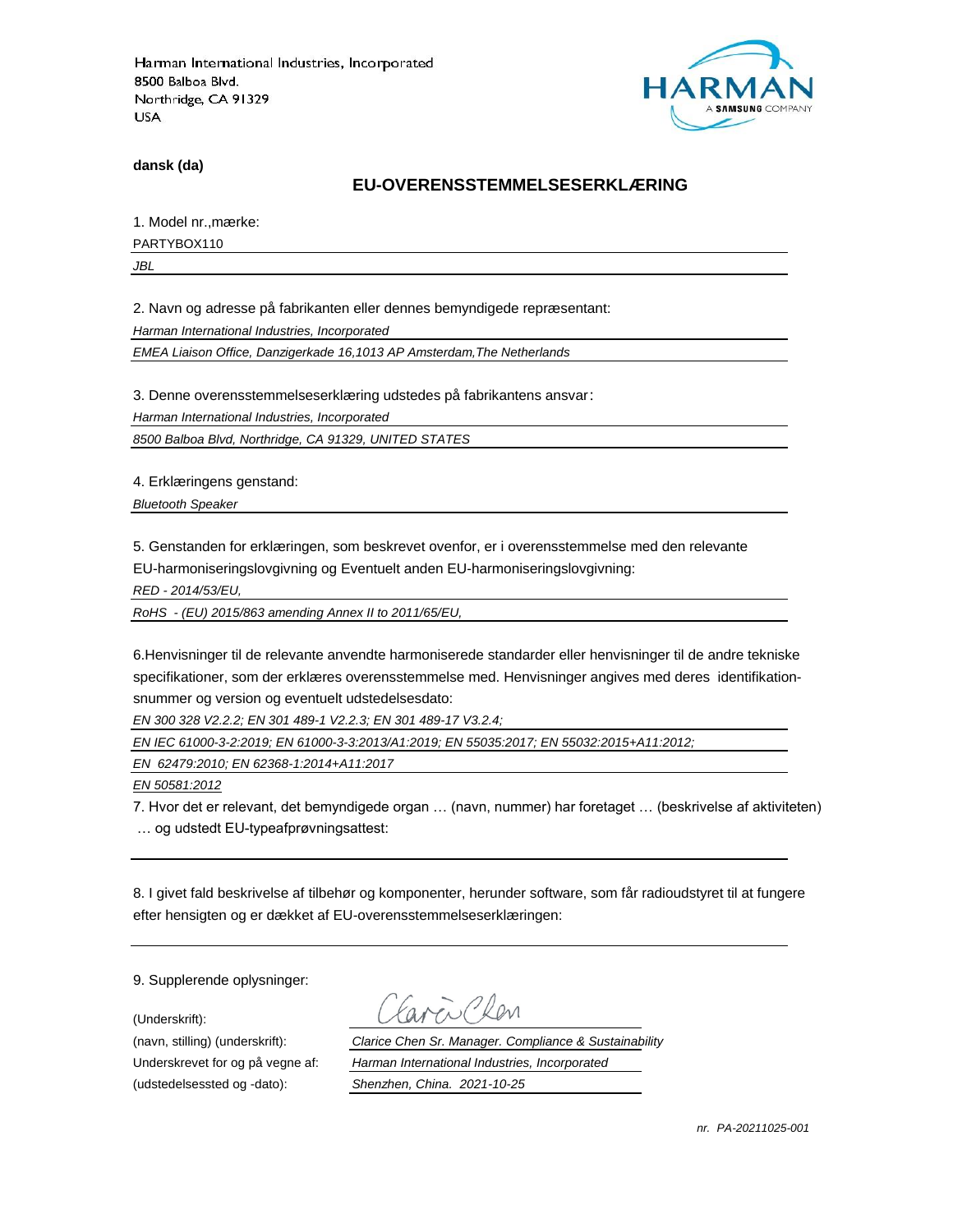

**ελληνικά (el)**

#### **ΔΗΛΩΣΗ ΣΥΜΜΟΡΦΩΣΗΣ ΕΕ**

1. Αριθμός μοντέλου, εμπορικό σήμα:

PARTYBOX110

*JBL*

2. Όνομα και διεύθυνση του κατασκευαστή ή του εξουσιοδοτημένου αντιπροσώπου του:

*Harman International Industries, Incorporated*

*EMEA Liaison Office, Danzigerkade 16,1013 AP Amsterdam,The Netherlands*

3. Η παρούσα δήλωση συμμόρφωσης εκδίδεται με αποκλειστική ευθύνη του κατασκευαστή:

*Harman International Industries, Incorporated*

*8500 Balboa Blvd, Northridge, CA 91329, UNITED STATES*

4.Αντικείμενο της δήλωσης:

*Bluetooth Speaker*

5. Ο στόχος της δήλωσης που περιγράφεται παραπάνω είναι σύμφωνος προς τη σχετική ενωσιακή νομοθεσία εναρμόνισης και Άλλη ενωσιακή νομοθεσία εναρμόνισης, κατά περίπτωση

*RED - 2014/53/EU,*

*RoHS - (EU) 2015/863 amending Annex II to 2011/65/EU,*

6. Αναφορές στα σχετικά εναρμονισμένα πρότυπα που χρησιμοποιούνται ή αναφορές στις λοιπές τεχνικές προδιαγραφές σε σχέση με τις οποίες δηλώνεται η συμμόρφωση. Οι αναφορές πρέπει να απαριθμούνται με τον αριθμό αναγνώρισης και την έκδοση και, κατά περίπτωση, την ημερομηνία δημοσίευσής τους: *EN 300 328 V2.2.2; EN 301 489-1 V2.2.3; EN 301 489-17 V3.2.4;*

*EN IEC 61000-3-2:2019; EN 61000-3-3:2013/A1:2019; EN 55035:2017; EN 55032:2015+A11:2012;*

*EN 62479:2010; EN 62368-1:2014+A11:2017*

*EN 50581:2012*

7.Όπου έχει εφαρμογή, ο κοινοποιημένος οργανισμός … (ονομασία, αριθμός) … πραγματοποίησε (περιγραφή της παρέμβασης) … και εξέδωσε το πιστοποιητικό εξέτασης τύπου ΕΕ:

8.Όπου έχει εφαρμογή, περιγραφή των παρελκόμενων και εξαρτημάτων, συμπεριλαμβανομένου του λογισμικού, που επιτρέπουν στον ραδιοεξοπλισμό να λειτουργεί όπως προβλέπεται και που καλύπτ -N43ονται από τη δήλωση συμμόρφωσης:

9. Συμπληρωματικές πληροφορίες:

(υπογραφή):

ww Ron

(τόπος και ημερομηνία έκδοσης): *Shenzhen, China. 2021-10-25*

(όνομα, θέση): *Clarice Chen Sr. Manager. Compliance & Sustainability* Υπογραφή για λογαριασμό εξ ονόματος: *Harman International Industries, Incorporated*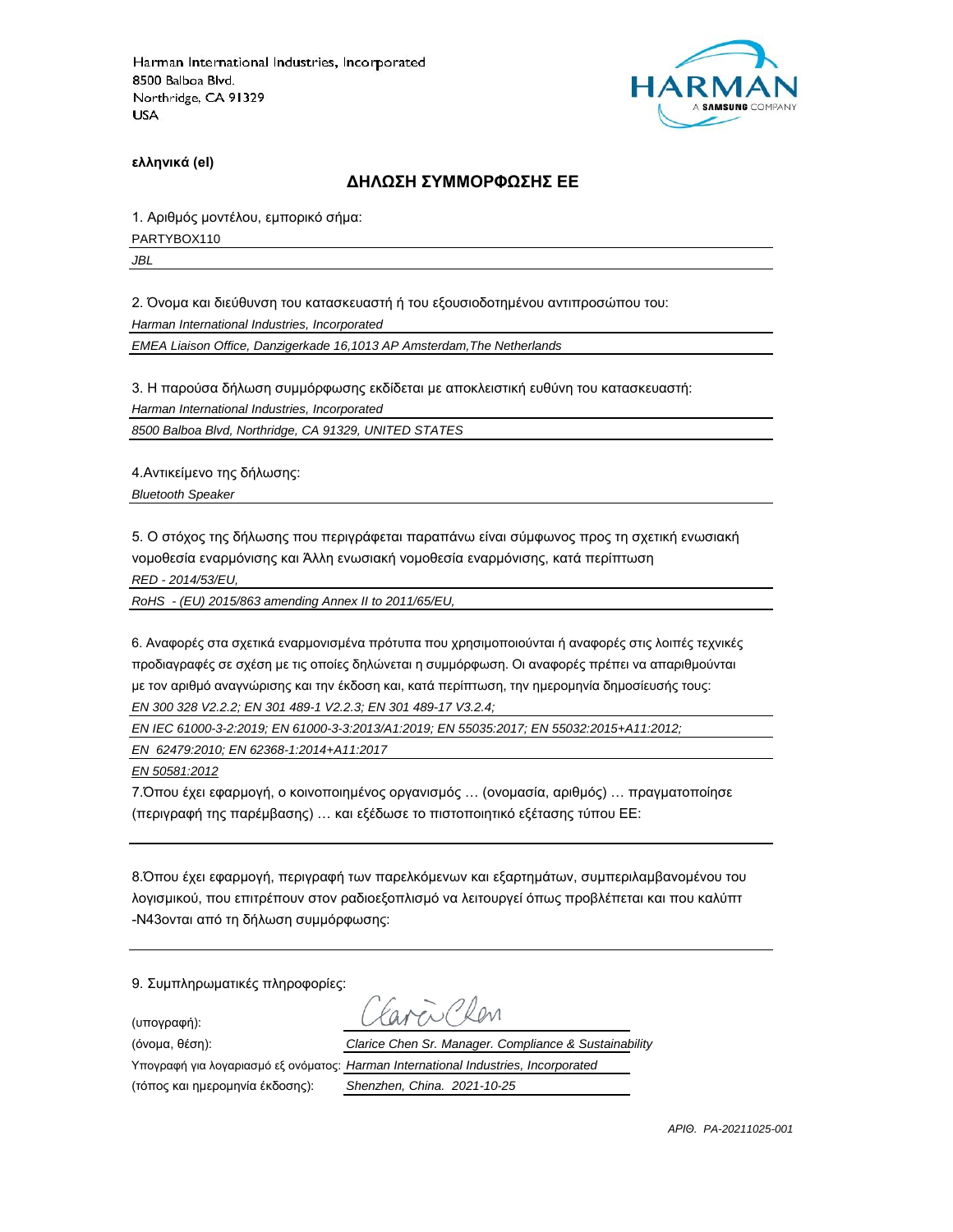

**français (fr)**

### **DECLARATION UE DE CONFORMITE**

1. numéro de modèle,marque:

PARTYBOX110

*JBL*

2. Nom et adresse du fabricant ou de son mandataire:

*Harman International Industries, Incorporated*

*EMEA Liaison Office, Danzigerkade 16,1013 AP Amsterdam,The Netherlands*

3. La présente déclaration de conformité est établie sous la seule responsabilité du fabricant:

*Harman International Industries, Incorporated*

*8500 Balboa Blvd, Northridge, CA 91329, UNITED STATES*

4. Objet de la déclaration:

*Bluetooth Speaker*

5. L'objet de la déclaration décrit ci-dessus est conforme à la législation d'harmonisation de l'Union applicable et Autres législations d'harmonisation de l'Union, s'il y a lieu:

*RED - 2014/53/EU,*

*RoHS - (EU) 2015/863 amending Annex II to 2011/65/EU,*

6. Références des normes harmonisées pertinentes appliquées ou des autres spécifications techniques par rapport auxquelles la conformité est déclarée. Il faut indiquer, pour chaque référence, le numéro d'identification, la version et, le cas échéant, la date d'émission:

*EN 300 328 V2.2.2; EN 301 489-1 V2.2.3; EN 301 489-17 V3.2.4;*

*EN IEC 61000-3-2:2019; EN 61000-3-3:2013/A1:2019; EN 55035:2017; EN 55032:2015+A11:2012;*

*EN 62479:2010; EN 62368-1:2014+A11:2017*

*EN 50581:2012*

7.S'il y a lieu: l'organisme notifié … (nom, numéro) … a réalisé … (description de l'intervention) … et a délivré le certificat d'examen UE de type:

8.S'il y a lieu, description des accessoires et des éléments (y compris logiciels) qui permettent à l'équipement radioélectrique de fonctionner selon sa destination et qui sont couverts par la déclaration UE de conformité:

9. Informations complémentaires:

(Signature):

(nom, fonction): *Clarice Chen Sr. Manager. Compliance & Sustainability* Signé par et au nom de: *Harman International Industries, Incorporated* (lieu et date d'émission): *Shenzhen, China. 2021-10-25*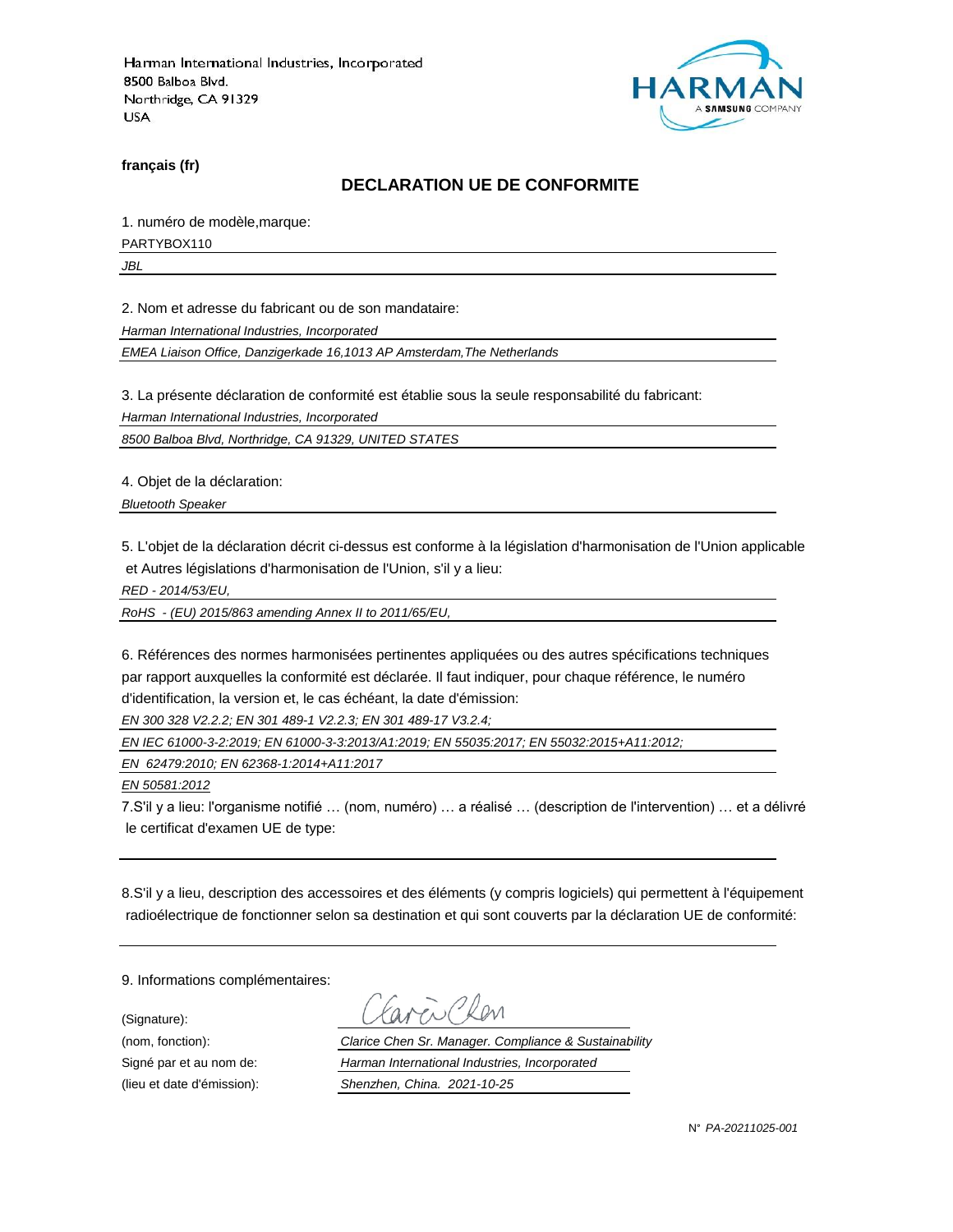

**latviešu valoda (lv)**

# **ES ATBILSTĪBAS DEKLARĀCIJA**

1. Modela Nr.,brand:

PARTYBOX110

*JBL*

2. Ražotāja vai viņa pilnvarotā pārstāvja vārds, uzvārds/nosaukums un adrese:

*Harman International Industries, Incorporated*

*EMEA Liaison Office, Danzigerkade 16,1013 AP Amsterdam,The Netherlands*

3. Šī atbilstības deklarācija ir izdota vienīgi uz šāda ražotāja atbildību:

*Harman International Industries, Incorporated*

*8500 Balboa Blvd, Northridge, CA 91329, UNITED STATES*

4. Deklarācijas priekšmets:

*Bluetooth Speaker*

5. Iepriekš aprakstītais deklarācijas priekšmets atbilst attiecīgajam Savienības saskaņotajam tiesību aktam un Citam Savienības saskaņotajam tiesību aktam, ja piemērojams

*RED - 2014/53/EU,*

*RoHS - (EU) 2015/863 amending Annex II to 2011/65/EU,*

6. Atsauces uz attiecīgajiem izmantojamiem saskaņotajiem standartiem vai uz citām tehniskajām specifikācijām ,attiecībā uz ko tiek deklarēta atbilstība. Atsauces jāuzskaita ar to identifikācijas numuriem un versijām un attiecīgā gadījumā ar izdošanas datumu:

*EN 300 328 V2.2.2; EN 301 489-1 V2.2.3; EN 301 489-17 V3.2.4;*

*EN IEC 61000-3-2:2019; EN 61000-3-3:2013/A1:2019; EN 55035:2017; EN 55032:2015+A11:2012;*

*EN 62479:2010; EN 62368-1:2014+A11:2017*

*EN 50581:2012*

7. Attiecīgā gadījumā paziņotā struktūra … (nosaukums, numurs) … ir veikusi … (darbības apraksts) … un izdevusi ES tipa pārbaudes sertifikātu:

8.Attiecīgā gadījumā palīgierīču un komponentu apraksts, ieskaitot programmatūras aprakstu,kas nodrošina radioiekārtas paredzēto darbību un uz ko attiecas ES atbilstības deklarācija:

9. Papildinformācija:

(Paraksts):

(vārds, uzvārds, amats): *Clarice Chen Sr. Manager. Compliance & Sustainability* Parakstīts šādas personas vārdā: *Harman International Industries, Incorporated* (izdošanas vieta un datums): *Shenzhen, China. 2021-10-25*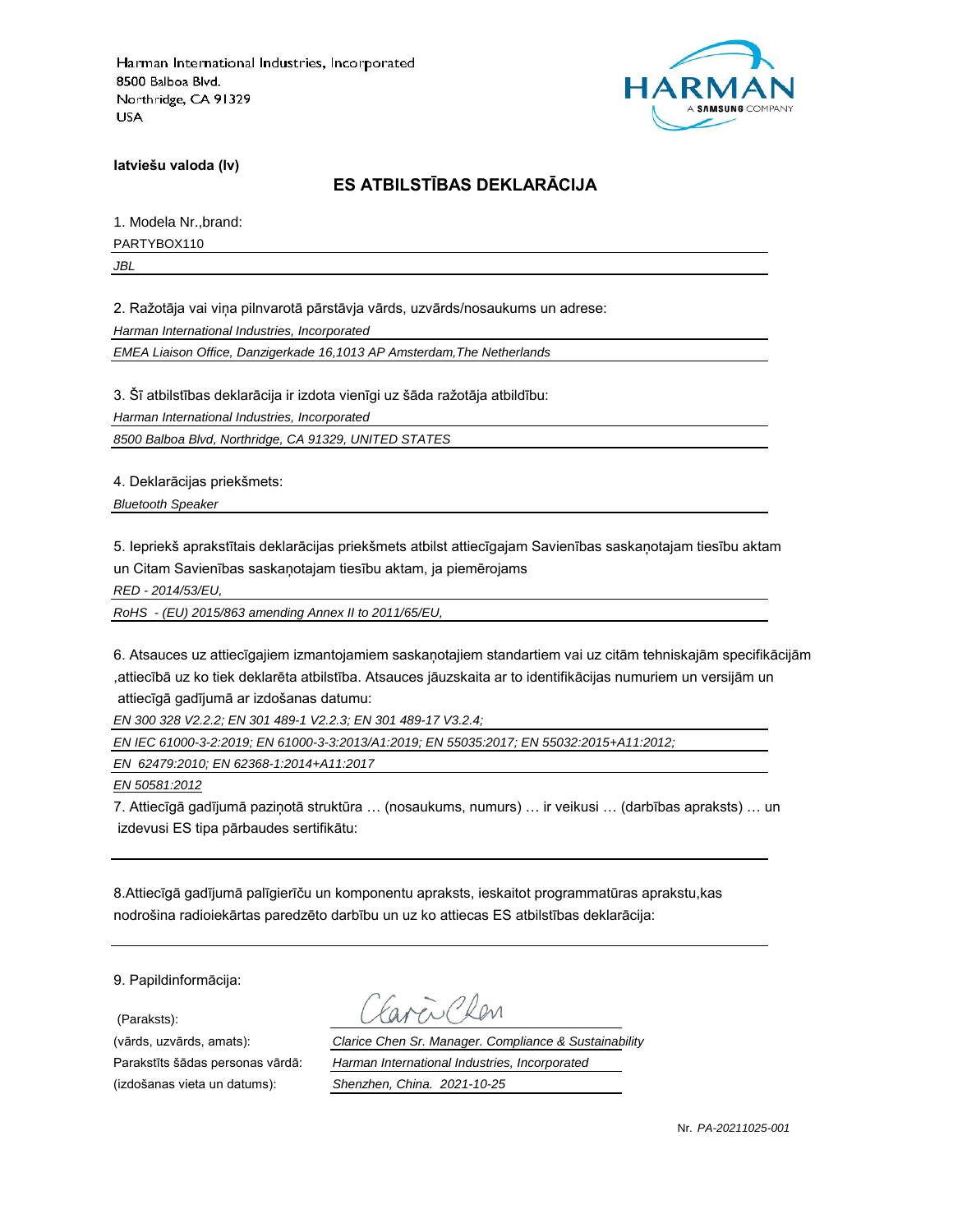

**lietuvių kalba (lt)**

#### **ES ATITIKTIES DEKLARACIJA**

1. Modelio Nr., Prekės ženklas:

PARTYBOX110

*JBL*

2. Gamintojo arba jo įgaliotojo atstovo pavadinimas ir adresas:

*Harman International Industries, Incorporated*

*EMEA Liaison Office, Danzigerkade 16,1013 AP Amsterdam,The Netherlands*

3. Ši atitikties deklaracija išduota tik gamintojo atsakomybe:

*Harman International Industries, Incorporated*

*8500 Balboa Blvd, Northridge, CA 91329, UNITED STATES*

4. Deklaracijos objektas:

*Bluetooth Speaker*

5. Pirmiau aprašytas deklaracijos objektas atitinka susijusius derinamuosius Sąjungos teisės aktus ir kitus derinamuosius Sąjungos teisės aktus, jeigu taikoma.

*RED - 2014/53/EU,*

*RoHS - (EU) 2015/863 amending Annex II to 2011/65/EU,*

6. Nuorodos į susijusius taikytus darniuosius standartus arba kitas technines specifikacijas, pagal kurias buvo deklaruota atitiktis. Nuorodos turi būti išvardijamos nurodant jų identifikacinius numerius,ersijas ir, kai taikoma, paskelbimo datas:

*EN 300 328 V2.2.2; EN 301 489-1 V2.2.3; EN 301 489-17 V3.2.4;*

*EN IEC 61000-3-2:2019; EN 61000-3-3:2013/A1:2019; EN 55035:2017; EN 55032:2015+A11:2012;*

*EN 62479:2010; EN 62368-1:2014+A11:2017*

*EN 50581:2012*

7. Kai taikytina, notifikuotoji įstaiga … (pavadinimas, numeris)… atliko… (dalyvavimo procese aprašymas) ir išdavė ES tipo tyrimo sertifikatą:

8. Kai taikytina, pagalbinių įtaisų ir komponentų, įskaitant programinę įrangą, kurie leidžia radijo įrenginiams veikti pagal paskirtį ir yra įtraukti į ES atitikties deklaraciją, aprašas:

9. Papildoma informacija:

(Parašas):

(išdavimo data ir vieta): *Shenzhen, China. 2021-10-25*

(vardas ir pavardė, pareigos): *Clarice Chen Sr. Manager. Compliance & Sustainability* Už ką ir kieno vardu pasirašyta: *Harman International Industries, Incorporated*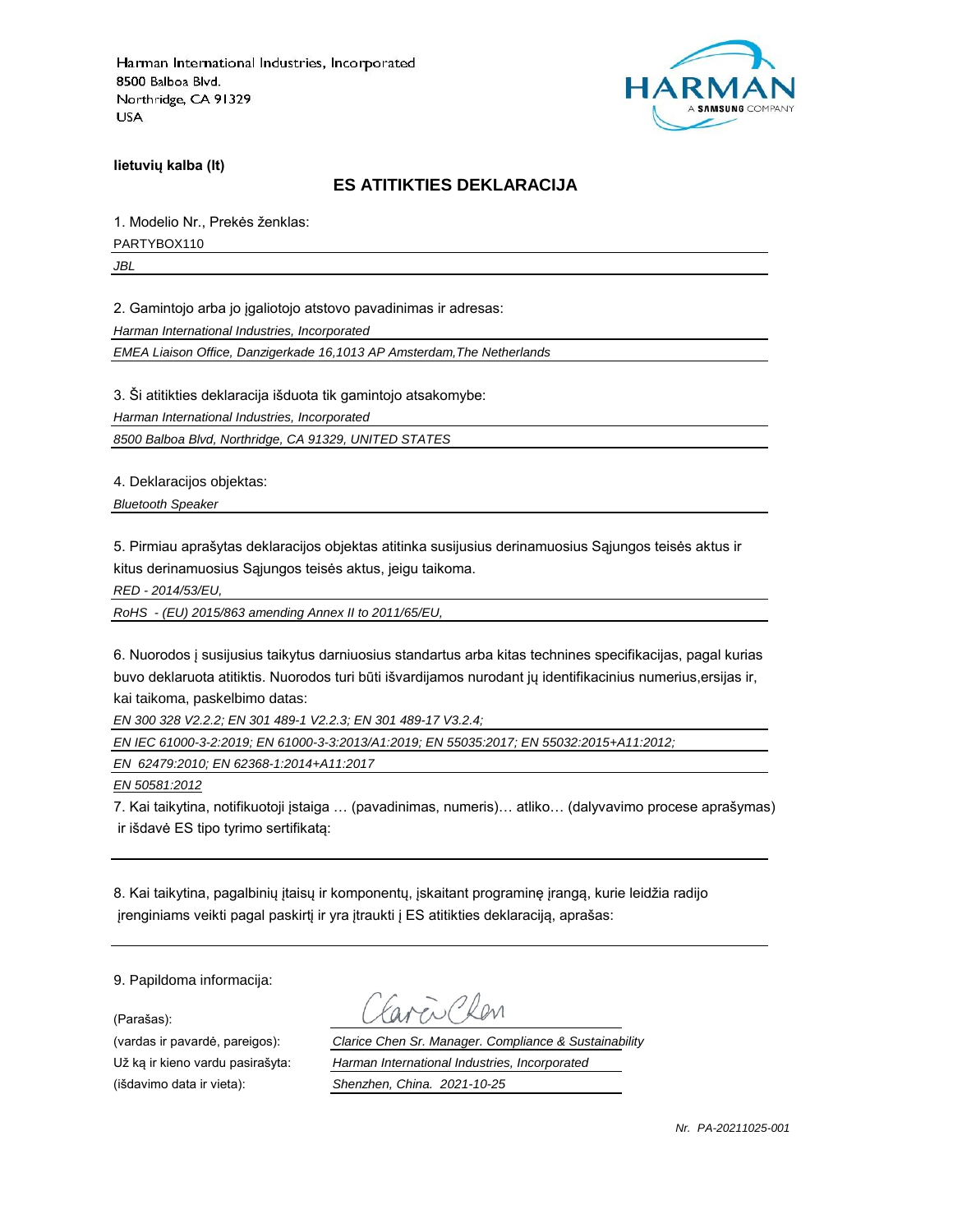

**Nederlands (nl)**

#### **EU-CONFORMITEITSVERKLARING**

1.Model nr.,Merk:

PARTYBOX110

*JBL*

2. Naam en adres van de fabrikant of zijn gemachtigde:

*Harman International Industries, Incorporated*

*EMEA Liaison Office, Danzigerkade 16,1013 AP Amsterdam,The Netherlands*

3. Deze conformiteitsverklaring wordt afgegeven onder volledige verantwoordelijkheid van de fabrikant:

*Harman International Industries, Incorporated*

*8500 Balboa Blvd, Northridge, CA 91329, UNITED STATES*

4. Voorwerp van de verklaring:

*Bluetooth Speaker*

5.Het hierboven beschreven voorwerp van de verklaring is in overeenstemming met de desbetreffende harmonisatiewetgeving van de Unie en andere harmonisatiewetgeving van de Unie, indien van toepassing: *RED - 2014/53/EU,*

*RoHS - (EU) 2015/863 amending Annex II to 2011/65/EU,*

6. Vermelding van de toegepaste relevante geharmoniseerde normen of van de andere technische specificaties waarop de conformiteitsverklaring betrekking heeft. Bij de opgave van de referenties moeten het identificatie nummer en de versie en, in voorkomend geval, de datum van publicatie worden vermeld:

*EN 300 328 V2.2.2; EN 301 489-1 V2.2.3; EN 301 489-17 V3.2.4;*

*EN IEC 61000-3-2:2019; EN 61000-3-3:2013/A1:2019; EN 55035:2017; EN 55032:2015+A11:2012;*

*EN 62479:2010; EN 62368-1:2014+A11:2017*

*EN 50581:2012*

7.(Indien van toepassing) De aangemelde instantie … (naam, nummer) … heeft een … (beschrijving van de werkzaamheden) … uitgevoerd en het certificaat van EU-typeonderzoek … afgegeven:

8. Indien van toepassing, beschrijving van de accessoires en onderdelen, die het mogelijk maken dat de radioapparatuur functioneert zoals bedoeld en die onder de EU-conformiteitsverklaring vallen:

9. Aanvullende informatie:

(Handtekening):

(naam, functie): *Clarice Chen Sr. Manager. Compliance & Sustainability* Ondertekend voor en namens: *Harman International Industries, Incorporated* (plaats en datum van afgifte): *Shenzhen, China. 2021-10-25*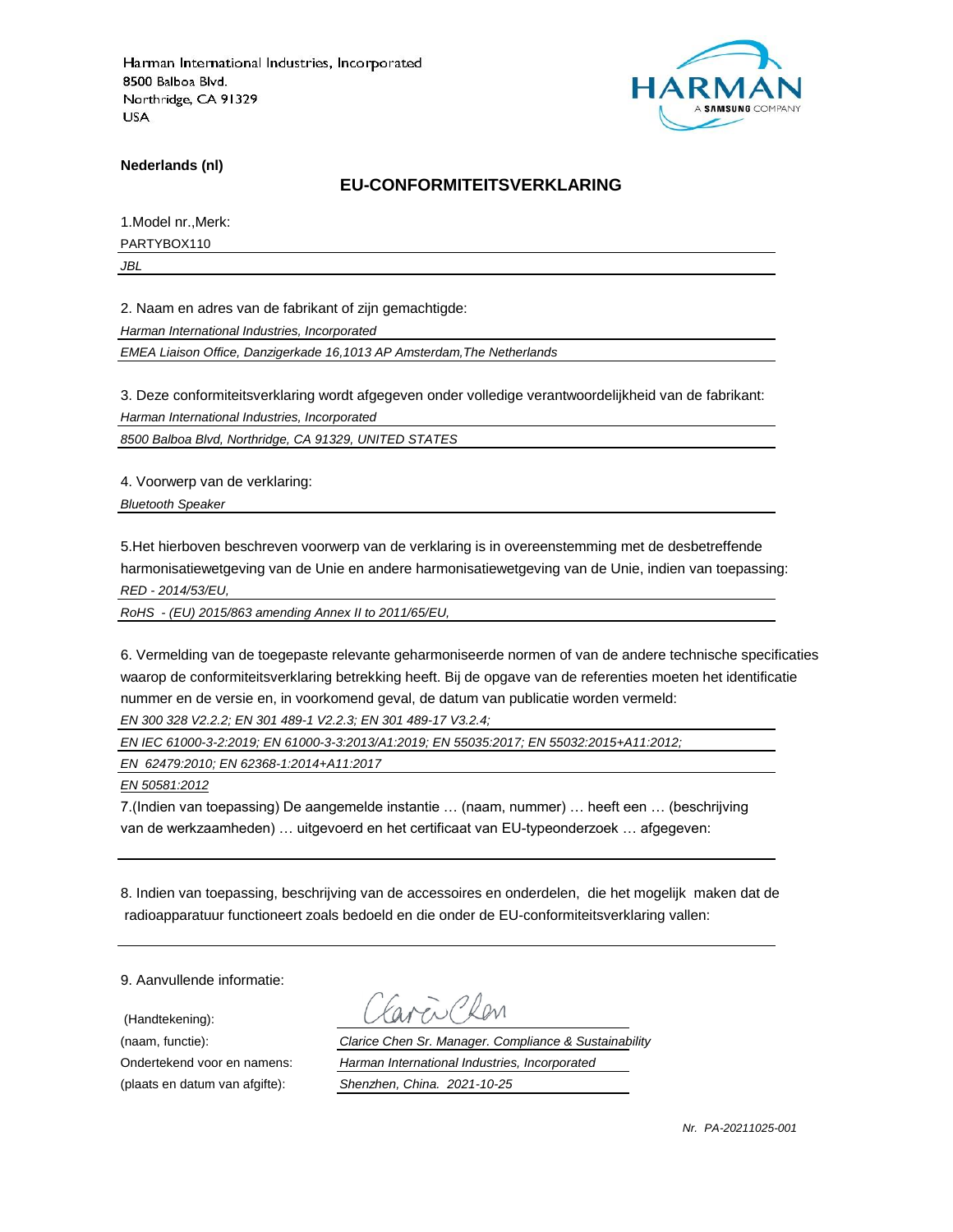

**Română (ro)**

### **DECLARAȚIA UE DE CONFORMITATE**

1. Număr model, marcă:

PARTYBOX110

*JBL*

2. Denumirea și adresa producătorului sau a reprezentantului său autorizat:

*Harman International Industries, Incorporated*

*EMEA Liaison Office, Danzigerkade 16,1013 AP Amsterdam,The Netherlands*

3. Prezenta declarație de conformitate este emisă pe răspunderea exclusivă a producătorului:

*Harman International Industries, Incorporated*

*8500 Balboa Blvd, Northridge, CA 91329, UNITED STATES*

4.Obiectul declarației:

*Bluetooth Speaker*

5. Obiectul declarației descris mai sus este în conformitate cu legislația relevantă de armonizare a Uniunii: și După caz, alte acte din legislația de armonizare a Uniunii

*RED - 2014/53/EU,*

*RoHS - (EU) 2015/863 amending Annex II to 2011/65/EU,*

6. Trimiterile la standardele armonizate relevante folosite sau trimiterile la alte specificații tehnice în legătură cu care se declară conformitatea. Referințele sunt enumerate împreună cu numerele de identificare și cu versiunea acestora precum și cu data eliberării, după caz:

*EN 300 328 V2.2.2; EN 301 489-1 V2.2.3; EN 301 489-17 V3.2.4;*

*EN IEC 61000-3-2:2019; EN 61000-3-3:2013/A1:2019; EN 55035:2017; EN 55032:2015+A11:2012;*

*EN 62479:2010; EN 62368-1:2014+A11:2017*

*EN 50581:2012*

7. După caz, organismul notificat … (denumire, număr) ... a efectuat … (descrierea intervenției) și a emis certificatul de examinare UE de tip:

8. După caz, o descriere a accesoriilor și componentelor, inclusiv a produselor software, care permit echipamentelor radio să funcționeze corespunzător și care sunt incluse în declarația de conformitate:

9. Informații suplimentare:

(Semnătura):

(numele, funcția) : *Clarice Chen Sr. Manager. Compliance & Sustainability* Semnat pentru și în numele: *Harman International Industries, Incorporated* (locul și data emiterii): *Shenzhen, China. 2021-10-25*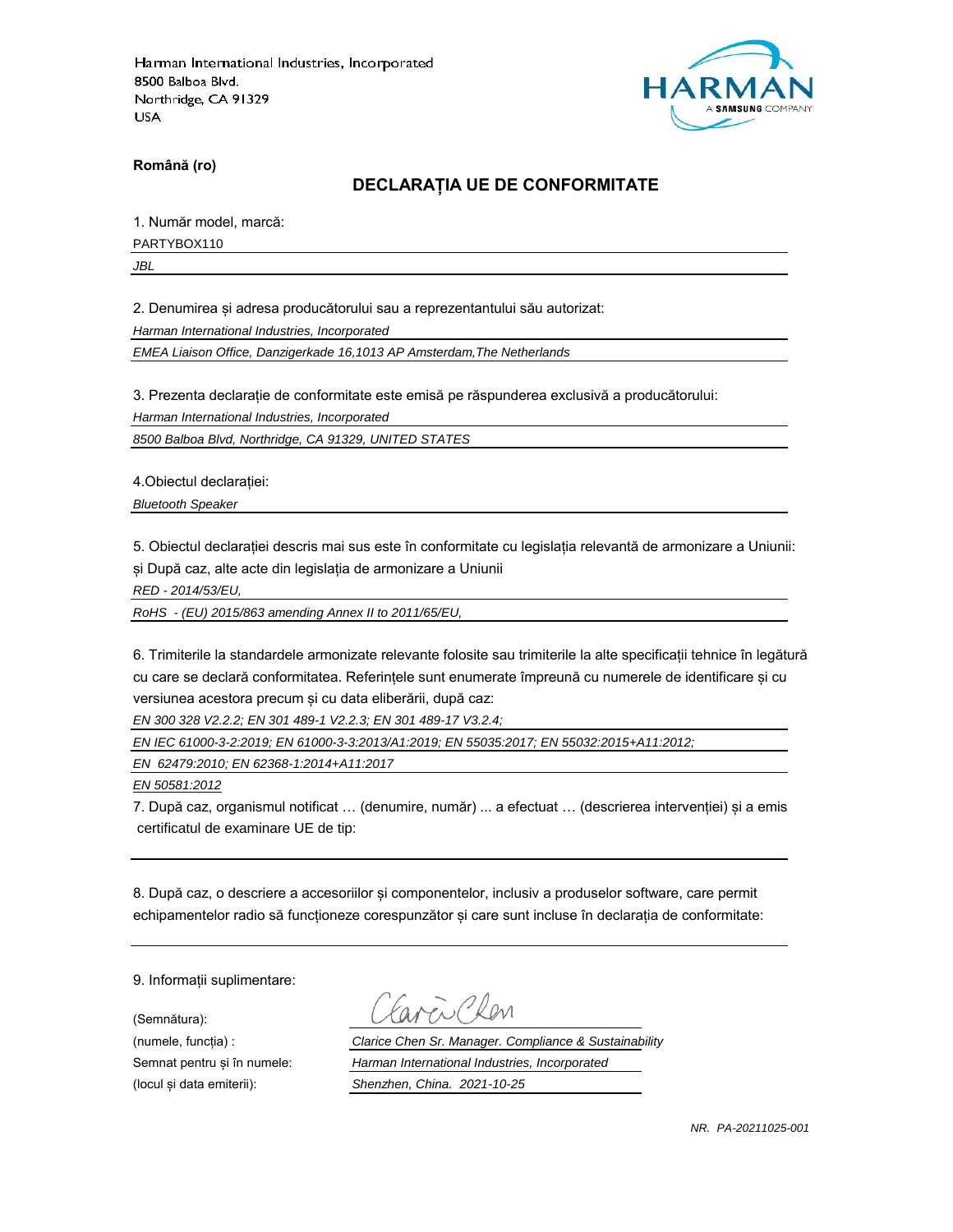

**Suomi (fi)**

### **EU-VAATIMUSTENMUKAISUUSVAKUUTUS**

1. Malli nro.,merkki:

PARTYBOX110

*JBL*

2. Valmistajan tai sen valtuutetun edustajan nimi ja osoite:

*Harman International Industries, Incorporated*

*EMEA Liaison Office, Danzigerkade 16,1013 AP Amsterdam,The Netherlands*

3. Tämä vaatimustenmukaisuusvakuutus on annettu valmistajan yksinomaisella vastuulla:

*Harman International Industries, Incorporated*

*8500 Balboa Blvd, Northridge, CA 91329, UNITED STATES*

4. Vakuutuksen kohde:

*Bluetooth Speaker*

5. Edellä kuvattu vakuutuksen kohde on asiaa koskevan unionin yhdenmukaistamislainsäädännön vaatimusten mukainen ja Muu unionin yhdenmukaistamissäädös (tapauksen mukaan):

*RED - 2014/53/EU,*

*RoHS - (EU) 2015/863 amending Annex II to 2011/65/EU,*

6. Viittaus niihin asiaankuuluviin yhdenmukaistettuihin standardeihin, joita on käytetty, tai viittaus muihin teknisiin eritelmiin, joiden perusteella vaatimustenmukaisuusvakuutus on annettu. Viittausten luettelossa on mainittava niiden tunnistenumero ja versio ja tapauksen mukaan antopäivä:

*EN 300 328 V2.2.2; EN 301 489-1 V2.2.3; EN 301 489-17 V3.2.4;*

*EN IEC 61000-3-2:2019; EN 61000-3-3:2013/A1:2019; EN 55035:2017; EN 55032:2015+A11:2012;*

*EN 62479:2010; EN 62368-1:2014+A11:2017*

*EN 50581:2012*

7. Tapauksen mukaan ilmoitettu laitos … (nimi, numero) … suoritti … (toimenpiteen kuvaus) … ja antoi EU-tyyppitarkastustodistuksen: …

8. Tapauksen mukaan kuvaus lisälaitteista ja osista, myös ohjelmistoista, jotka mahdollistavat radiolaitteen käyttötarkoituksen mukaisen käytön ja jotka EU-vaatimustenmukaisuusvakuutus kattaa:

9. Lisätietoja:

(allekirjoitus):

(antamispaikka ja -päivämäärä): *Shenzhen, China. 2021-10-25*

(nimi, tehtävä): *Clarice Chen Sr. Manager. Compliance & Sustainability* Seuraavan puolesta allekirjoittanut: *Harman International Industries, Incorporated*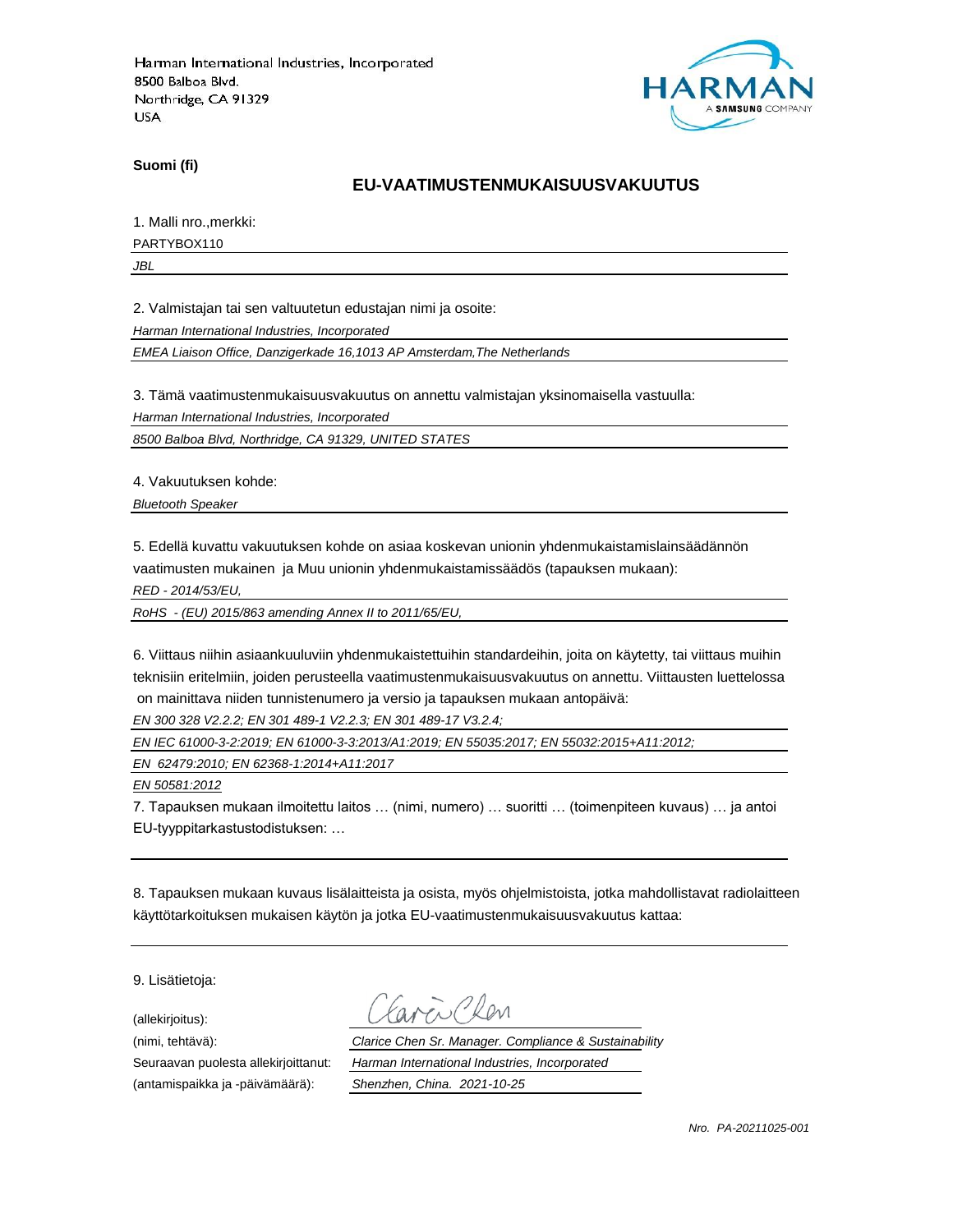

**magyar (hu)**

# **EU-MEGFELELŐSÉGI NYILATKOZAT**

1.Modellazonosító,márka:

PARTYBOX110

*JBL*

2. A gyártó vagy meghatalmazott képviselőjének neve és címe:

*Harman International Industries, Incorporated*

*EMEA Liaison Office, Danzigerkade 16,1013 AP Amsterdam,The Netherlands*

3. Ezt a megfelelőségi nyilatkozatot a gyártó kizárólagos felelőssége mellett adják ki:

*Harman International Industries, Incorporated*

*8500 Balboa Blvd, Northridge, CA 91329, UNITED STATES*

4. A nyilatkozat tárgya:

*Bluetooth Speaker*

5. A fent ismertetett nyilatkozat tárgya megfelel a vonatkozó uniós harmonizációs jogszabályoknak és adott esetben egyéb uniós harmonizációs jogszabály

*RED - 2014/53/EU,*

*RoHS - (EU) 2015/863 amending Annex II to 2011/65/EU,*

6.Az alkalmazott harmonizált szabványokra való hivatkozás vagy az azokra az egyéb műszaki előírásokra való hivatkozás, amelyekkel kapcsolatban megfelelőségi nyilatkozatot tetteké. A hivatkozásokat az azonosító számokkal együtt és a megfelelő verzió feltüntetésével kell megadni, adott esetben a kiállítás dátumával együtt: *EN 300 328 V2.2.2; EN 301 489-1 V2.2.3; EN 301 489-17 V3.2.4;*

*EN IEC 61000-3-2:2019; EN 61000-3-3:2013/A1:2019; EN 55035:2017; EN 55032:2015+A11:2012;*

*EN 62479:2010; EN 62368-1:2014+A11:2017*

*EN 50581:2012*

7.A(z) ... (nevű, számú)… bejelentett szervezet adott esetben elvégezte a(z) … (a beavatkozás ismertetése) …, és a következő EU-típusvizsgálati tanúsítványt adta ki:

8. Adott esetben a tartozékok és alkatrészek leírása, ideértve a rádióberendezés rendeltetésszerű használatát lehetővé tévő és az EU-megfelelőségi nyilatkozat hatályába tartozó szoftvereket is:

9. További információk:

(aláírás):

(név, beosztás): *Clarice Chen Sr. Manager. Compliance & Sustainability* nevében megbízásából írták alá: *Harman International Industries, Incorporated* (a kiállítás helye és dátuma): *Shenzhen, China. 2021-10-25*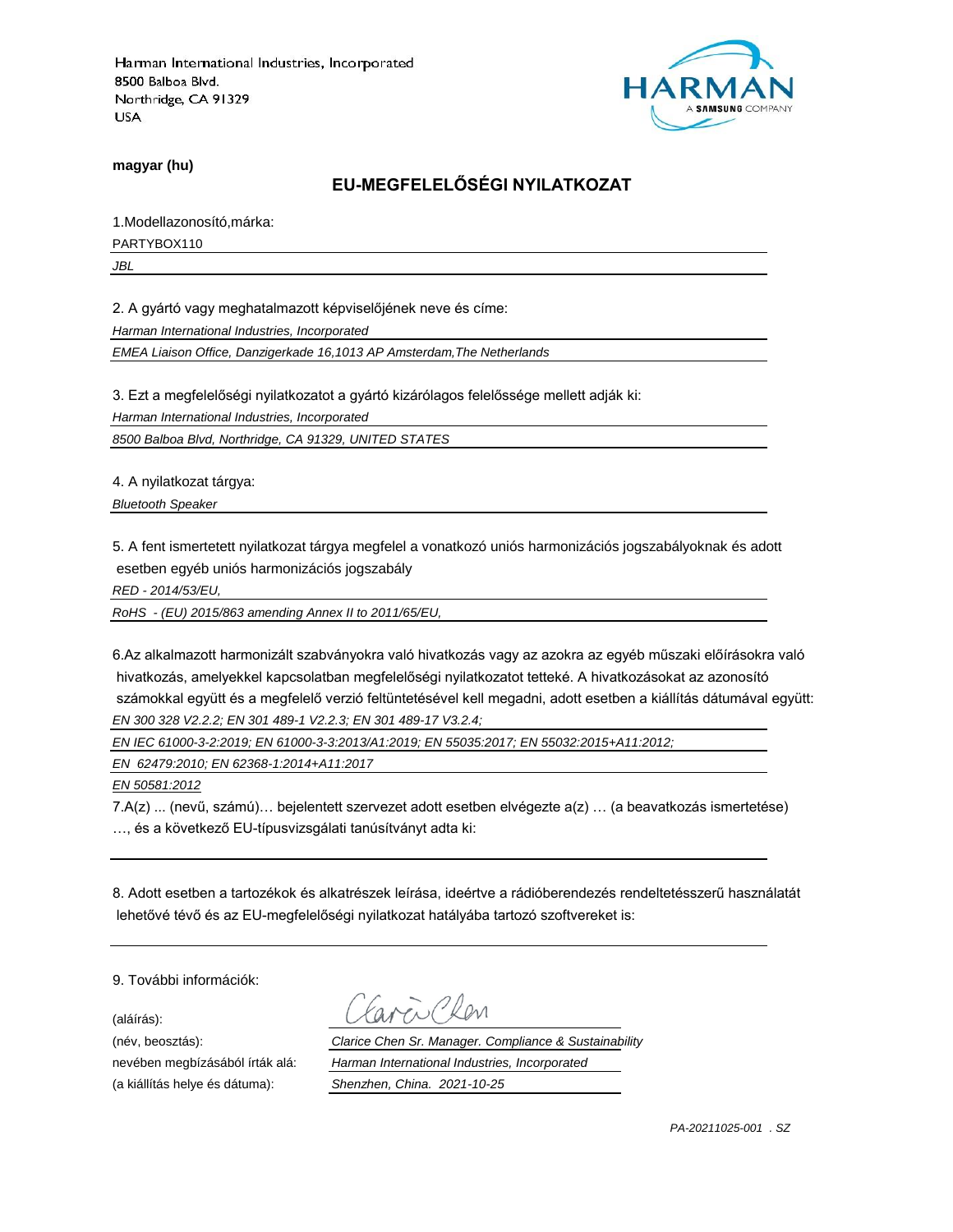

**polski (pl)**

#### **DEKLARACJA ZGODNOŚCI UE**

1. Nazwa modelu,Marka:

PARTYBOX110

*JBL*

2. Nazwa i adres producenta lub jego upoważnionego przedstawiciela:

*Harman International Industries, Incorporated*

*EMEA Liaison Office, Danzigerkade 16,1013 AP Amsterdam,The Netherlands*

3. Niniejszą deklarację zgodności wydaje się na wyłączną odpowiedzialność producenta:

*Harman International Industries, Incorporated*

*8500 Balboa Blvd, Northridge, CA 91329, UNITED STATES*

4. Przedmiot deklaracji:

*Bluetooth Speaker*

5.Wymieniony powyżej przedmiot niniejszej deklaracji jest zgodny z odnośnymi wymaganiami unijnego prawodawstwa harmonizacyjnego i innym unijnym prawodawstwem harmonizacyjnym, w stosownych przypadkach:

*RED - 2014/53/EU,*

*RoHS - (EU) 2015/863 amending Annex II to 2011/65/EU,*

6. Odwołania do odnośnych norm zharmonizowanych, które zastosowano, lub do innych specyfikacji technicznych,w stosunku do których deklarowana jest zgodność. Odwołania muszą być podane wraz z ich numerami identyfika cyjnymi i wersjami oraz w stosownych przypadkach z datą wydania:

*EN 300 328 V2.2.2; EN 301 489-1 V2.2.3; EN 301 489-17 V3.2.4;*

*EN IEC 61000-3-2:2019; EN 61000-3-3:2013/A1:2019; EN 55035:2017; EN 55032:2015+A11:2012;*

*EN 62479:2010; EN 62368-1:2014+A11:2017*

*EN 50581:2012*

7. W stosownych przypadkach, jednostka notyfikowana … (nazwa, numer) … przeprowadziła … (opis interwencji) … i wydała certyfikat badania typu UE:

8.W stosownych przypadkach, opis elementów dodatkowych lub komponentów, w tym oprogramowania , które umoż liwiają działanie urządzenia radiowego zgodnie z przeznaczeniem i które są objęte deklaracją zgodności UE:

9. Informacje dodatkowe:

(podpis):

i Plan

(imię i nazwisko, stanowisko): *Clarice Chen Sr. Manager. Compliance & Sustainability* Podpisano w imieniu: *Harman International Industries, Incorporated* (miejsce i data wydania): *Shenzhen, China. 2021-10-25*

*NR. PA-20211025-001*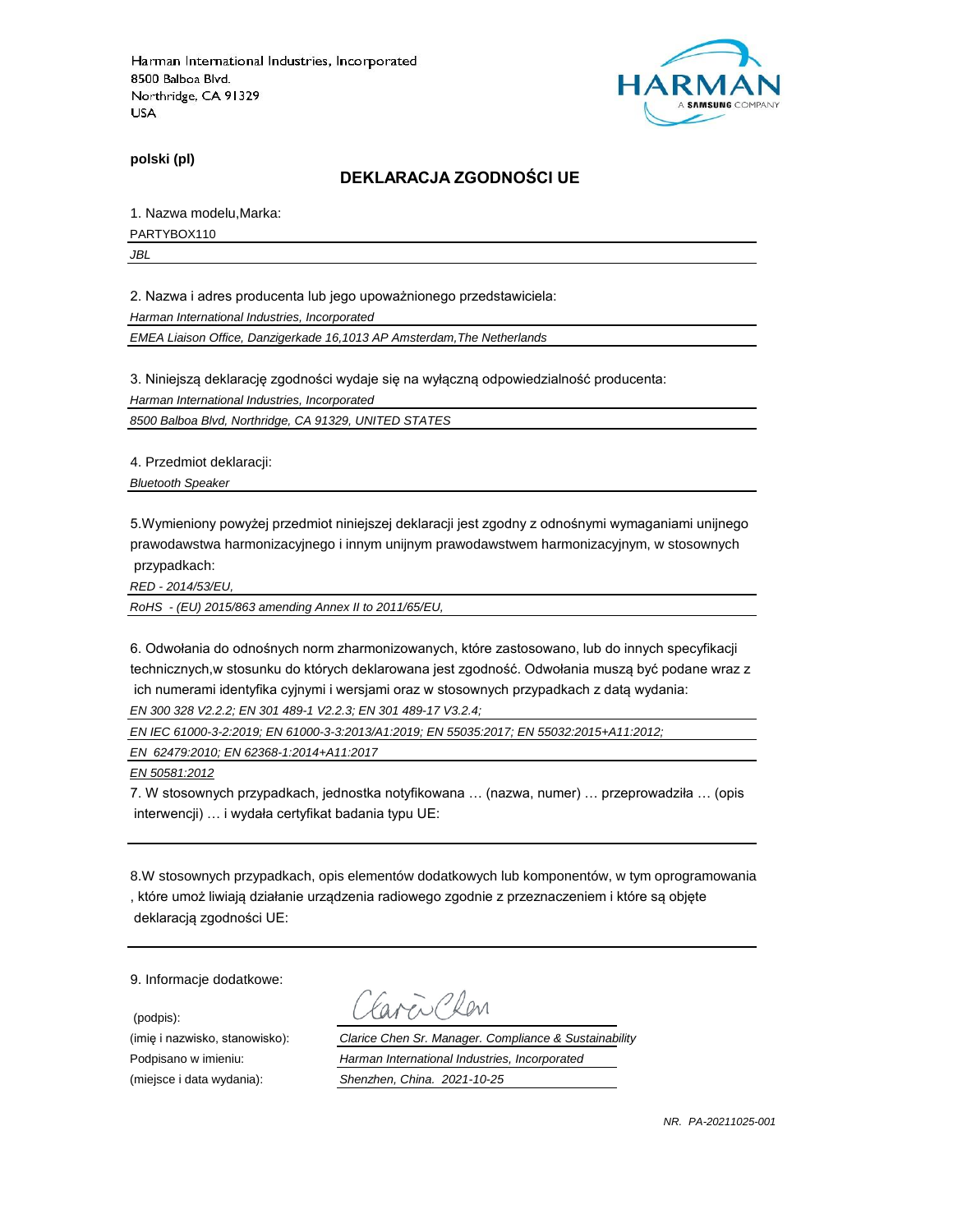

**slovenčina (sk)**

# **EÚ VYHLÁSENIE O ZHODE**

1.Číslo modelu,brand:

PARTYBOX110

*JBL*

2. Meno a adresa výrobcu alebo jeho splnomocneného zástupcu:

*Harman International Industries, Incorporated*

*EMEA Liaison Office, Danzigerkade 16,1013 AP Amsterdam,The Netherlands*

3. Toto vyhlásenie o zhode sa vydáva na výhradnú zodpovednosť výrobcu.:

*Harman International Industries, Incorporated*

*8500 Balboa Blvd, Northridge, CA 91329, UNITED STATES*

4.Predmet vyhlásenia:

*Bluetooth Speaker*

5. Uvedený predmet vyhlásenia je v zhode s príslušnými harmonizačnými právnymi predpismi Únie a Prípadne ďalšie harmonizačné právne predpisy Únie:

*RED - 2014/53/EU,*

*RoHS - (EU) 2015/863 amending Annex II to 2011/65/EU,*

6. Odkazy na príslušné použité harmonizované normy alebo odkazy na iné technické špecifikácie, v súvislosti s ktorými sa zhoda vyhlasuje. V rámci odkazov sa musí uviesť identifikačné číslo a verzia a prípadne dátum vydania:

*EN 300 328 V2.2.2; EN 301 489-1 V2.2.3; EN 301 489-17 V3.2.4;*

*EN IEC 61000-3-2:2019; EN 61000-3-3:2013/A1:2019; EN 55035:2017; EN 55032:2015+A11:2012;*

*EN 62479:2010; EN 62368-1:2014+A11:2017*

*EN 50581:2012*

7. Prípadne: notifikovaný orgán … (názov, číslo) … vykonal … (opis zásahu) … a vydal certifikát EÚ skúšky typu:

8. V príslušných prípadoch opis príslušenstva a komponentov vrátane softvéru, ktoré umožňujú rádiovému zariadeniu fungovať v súlade so zamýšľaným účelom, a na ktoré sa vzťahuje EÚ vyhlásenie o zhode:

9. Doplňujúce informácie:

(podpis):

(meno, funkcia): *Clarice Chen Sr. Manager. Compliance & Sustainability* Podpísané za a v mene: *Harman International Industries, Incorporated* (miesto a dátum vydania): *Shenzhen, China. 2021-10-25*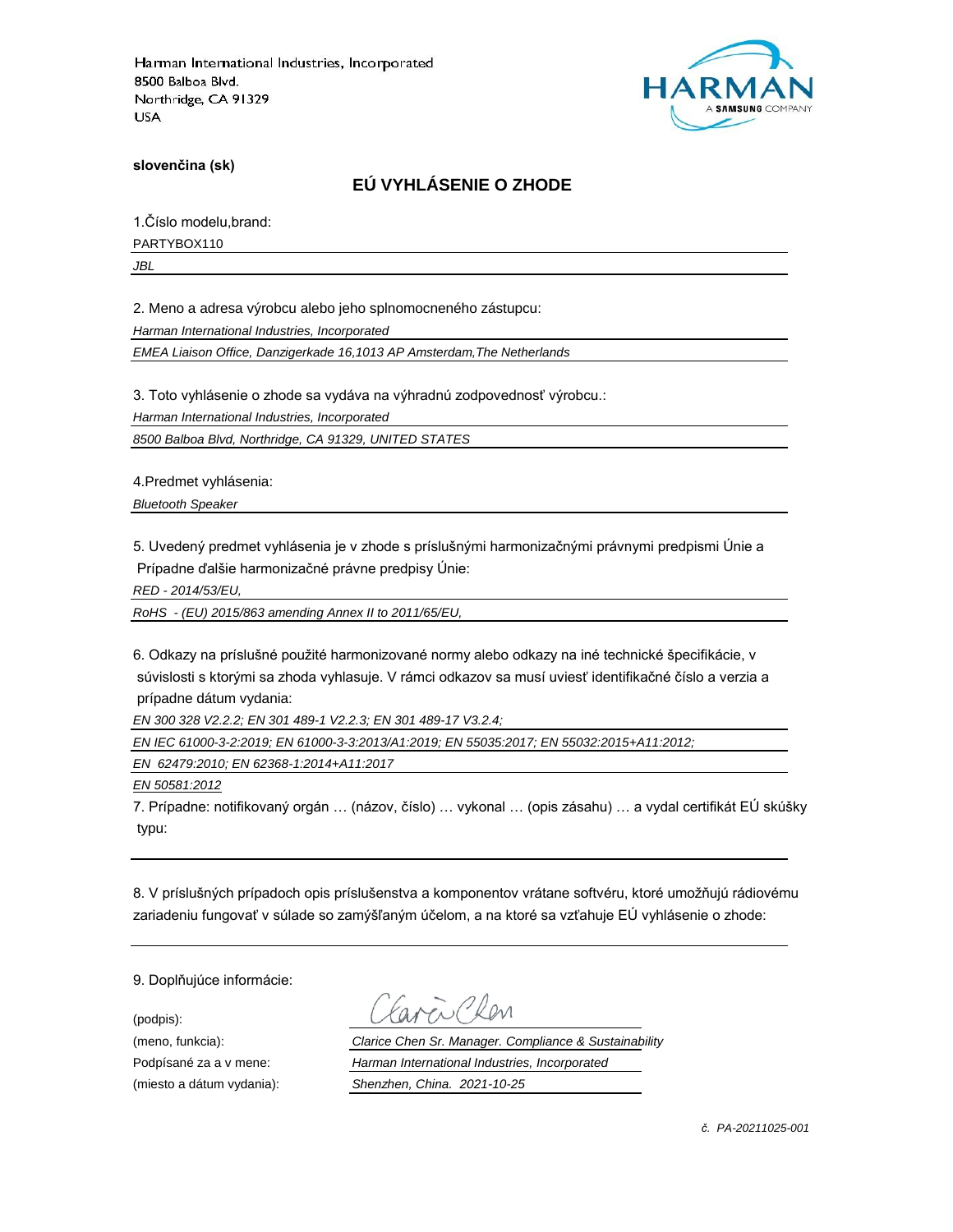

**svenska (sv)**

# **EU-FÖRSÄKRAN OM ÖVERENSSTÄMMELSE**

1. Modell nr.,varumärke**:**

PARTYBOX110

*JBL*

2. Namn på och adress till tillverkaren eller dennes representant:

*Harman International Industries, Incorporated*

*EMEA Liaison Office, Danzigerkade 16,1013 AP Amsterdam,The Netherlands*

3. Denna försäkran om överensstämmelse utfärdas på tillverkarens eget ansvar:

*Harman International Industries, Incorporated*

*8500 Balboa Blvd, Northridge, CA 91329, UNITED STATES*

4. Föremål för försäkran:

*Bluetooth Speaker*

5. Föremålet för försäkran ovan överensstämmer med den relevanta unionslagstiftningen om harmon -isering och Annan harmoniserad unionslagstiftning i förekommande fall

*RED - 2014/53/EU,*

*RoHS - (EU) 2015/863 amending Annex II to 2011/65/EU,*

6.Hänvisningar till de relevanta harmoniserade standarder som använts eller hänvisningar till andra tekniska specifikationer enligt vilka överensstämmelsen försäkras. Hänvisningar måste förtecknas tillsammans med identifieringsnummer och version och i förekommande fall datum för utfärdande:

*EN 300 328 V2.2.2; EN 301 489-1 V2.2.3; EN 301 489-17 V3.2.4;*

*EN IEC 61000-3-2:2019; EN 61000-3-3:2013/A1:2019; EN 55035:2017; EN 55032:2015+A11:2012;*

*EN 62479:2010; EN 62368-1:2014+A11:2017*

*EN 50581:2012*

7. I tillämpliga fall: det anmälda organet ... (namn, nummer) ... har utfört ... (beskrivning av åtgärd) ... och utfärdat EU- typprovningsintyg:

8. I förekommande fall en beskrivning av tillbehör och komponenter, inklusive programvara, som gör det möjligt för radioutrustningen att fungera som avsett och som täcks av en EU-försäkran om överensstämmelse:

9. Ytterligare information:

(namnteckning):

EN Plen

(namn, befattning): *Clarice Chen Sr. Manager. Compliance & Sustainability* Undertecknat för: *Harman International Industries, Incorporated* (ort och datum) *Shenzhen, China. 2021-10-25*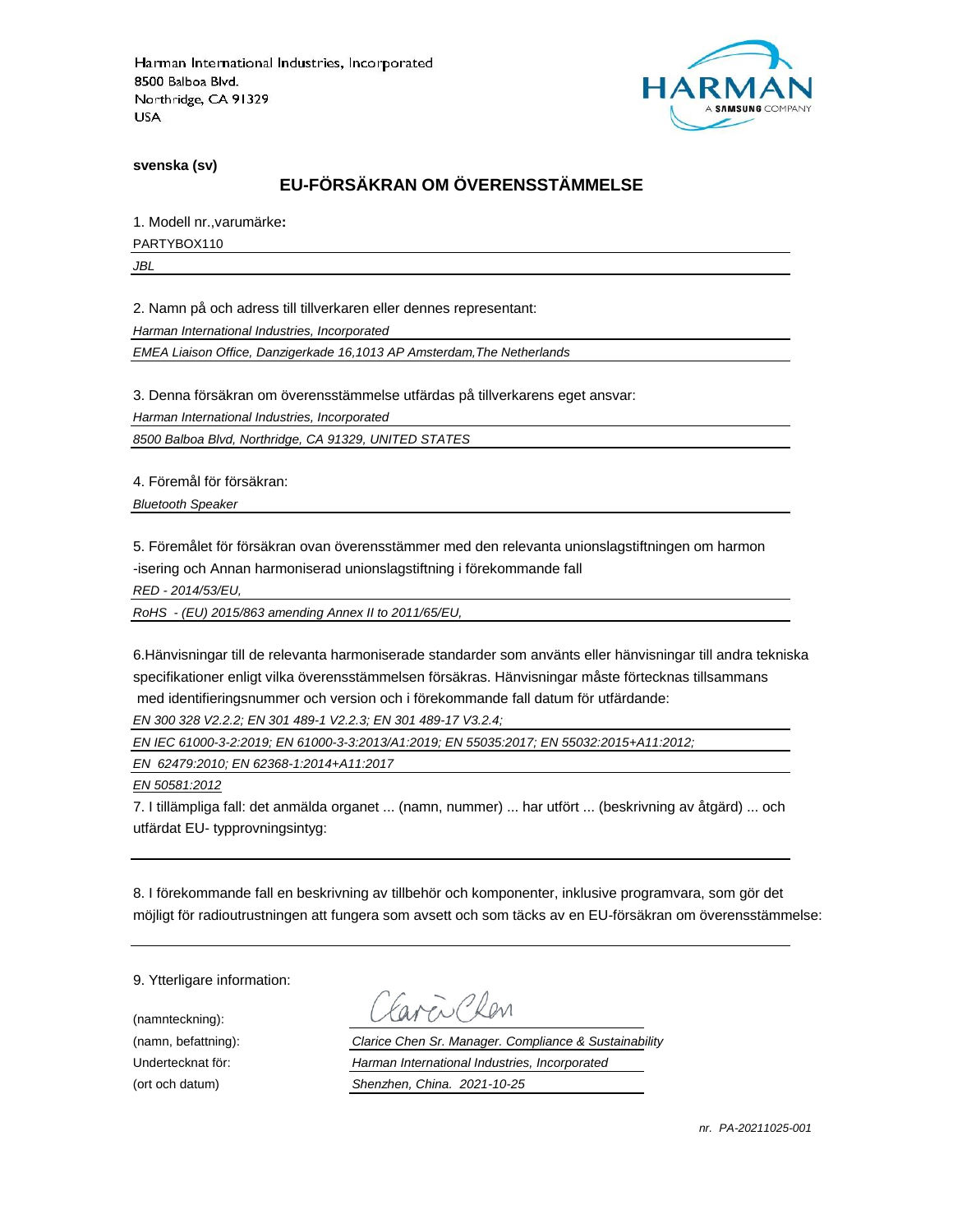

**Malti (mt)**

# **DIKJARAZZJONI TA' KONFORMITÀ TAL-UE**

1.Il-mudell Nru.,marka: PARTYBOX110

*JBL*

2. L-isem u l-indirizz tal-manifattur jew tar-rappreżentant awtorizzat tiegħu:

*Harman International Industries, Incorporated*

*EMEA Liaison Office, Danzigerkade 16,1013 AP Amsterdam,The Netherlands*

3. Din id-dikjarazzjoni tal-konformità tinħareg taħt ir-responsabbiltà unika tal-manifattur:

*Harman International Industries, Incorporated*

*8500 Balboa Blvd, Northridge, CA 91329, UNITED STATES*

4.L-għan tad-dikjarazzjoni:

*Bluetooth Speaker*

5. L-għan tad-dikjarazzjoni deskritt hawn fuq huwa konformi mal-leġiżlazzjoni ta' armonizzazzjoni rilevanti tal -Unjon u Leġiżlazzjoni dwar l-armonizzazzjoni oħra tal-Unjoni meta tkun applikabbli

*RED - 2014/53/EU,*

*RoHS - (EU) 2015/863 amending Annex II to 2011/65/EU,*

6. Ir-referenzi għall-istandards armonizzati rilevanti li ntużaw, jew ir-referenzi għall-ispeċifikazzjonijiet tekniċi l-oħrajn li skonthom qed tiġi ddikjarata l-konformità: Ir-referenzi jridu jiġu elenkati bin-numru tal-identifikazzjoni u l-verżjoni tagħhom u, fejn applikabbli, id-data tal-ħruġ:

*EN 300 328 V2.2.2; EN 301 489-1 V2.2.3; EN 301 489-17 V3.2.4;*

*EN IEC 61000-3-2:2019; EN 61000-3-3:2013/A1:2019; EN 55035:2017; EN 55032:2015+A11:2012;*

*EN 62479:2010; EN 62368-1:2014+A11:2017*

*EN 50581:2012*

7.Meta applikabbli, il-korp notifikat … (l-isem, in-numru) … wettaq… (deskrizzjoni tal-intervent) … u ħareġ iċ-ċertifikat tal-eżami tat-tip tal-UE:

8. Fejn applikabbli, deskrizzjoni tal-aċċessorji u il-komponenti, inkluż is-softwer, li jippermettu t-tagħmir tar -radju jopera kif intiż u koperti mid-dikjarazzjoni tal-konformità tal-UE:

9. Informazzjoni addizzjonali:

(firma):

EN CROM

(isem, funzjoni): *Clarice Chen Sr. Manager. Compliance & Sustainability* Iffirmat għal u f'isem: *Harman International Industries, Incorporated* (post u data tal-ħruġ): *Shenzhen, China. 2021-10-25*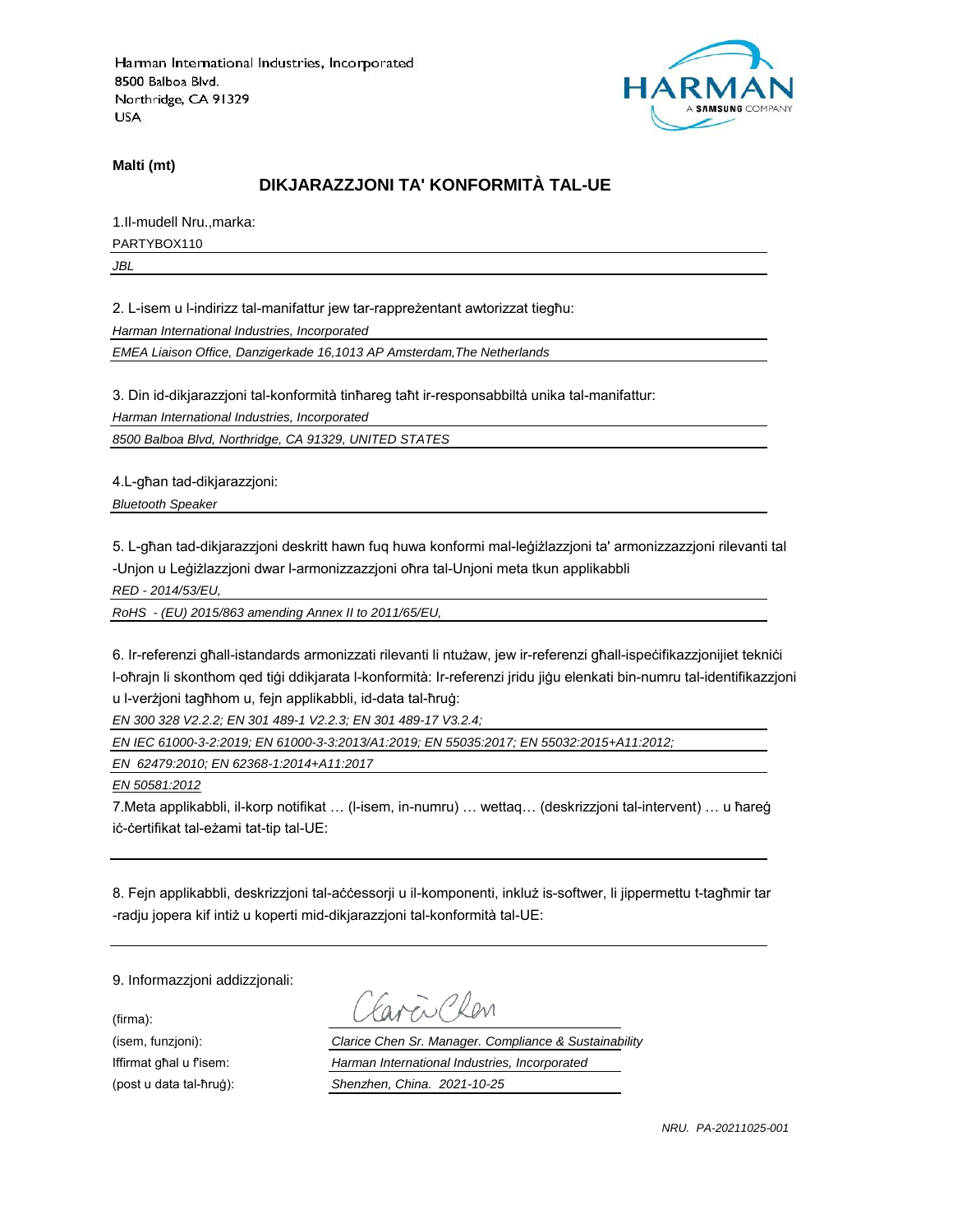

**português (pt)**

# **DECLARAÇÃO UE DE CONFORMIDADE**

1. Modelo Nº.,marca:

PARTYBOX110

*JBL*

2. Nome e endereço do fabricante ou do respetivo mandatário:

*Harman International Industries, Incorporated*

*EMEA Liaison Office, Danzigerkade 16,1013 AP Amsterdam,The Netherlands*

3. A presente declaração de conformidade é emitida sob a exclusiva responsabilidade do fabricante:

*Harman International Industries, Incorporated*

*8500 Balboa Blvd, Northridge, CA 91329, UNITED STATES*

4. Objeto da declaração:

*Bluetooth Speaker*

5.O objeto da declaração acima mencionada está em conformidade com a legislação de harmonização da União aplicável, Outra legislação de harmonização da União, se aplicável:

*RED - 2014/53/EU,*

*RoHS - (EU) 2015/863 amending Annex II to 2011/65/EU,*

6. Referências às normas harmonizadas aplicáveis utilizadas ou às outras especificações técnicas em relação às quais a conformidade é declarada. As referências devem ser enumeradas com os respetivos números de identificação e versão e, se for caso disso, a data de emissão:

*EN 300 328 V2.2.2; EN 301 489-1 V2.2.3; EN 301 489-17 V3.2.4;*

*EN IEC 61000-3-2:2019; EN 61000-3-3:2013/A1:2019; EN 55035:2017; EN 55032:2015+A11:2012;*

*EN 62479:2010; EN 62368-1:2014+A11:2017*

*EN 50581:2012*

7. Se aplicável, o organismo notificado: (nome, número)... efetuou… (descrição da intervenção)… e emitiu o certificado de exame UE de tipo:

8. Se aplicável, descrição dos acessórios e/ou componentes, incluindo o software, que permitem que o equipamento de rádio funcione conforme o pretendido, abrangidos pela declaração UE de conformidade:

9. Informações complementares:

(assinatura):

ENPROM

(nome, cargo) : *Clarice Chen Sr. Manager. Compliance & Sustainability* Assinado por e em nome de: *Harman International Industries, Incorporated* (local e data de emissão) *Shenzhen, China. 2021-10-25*